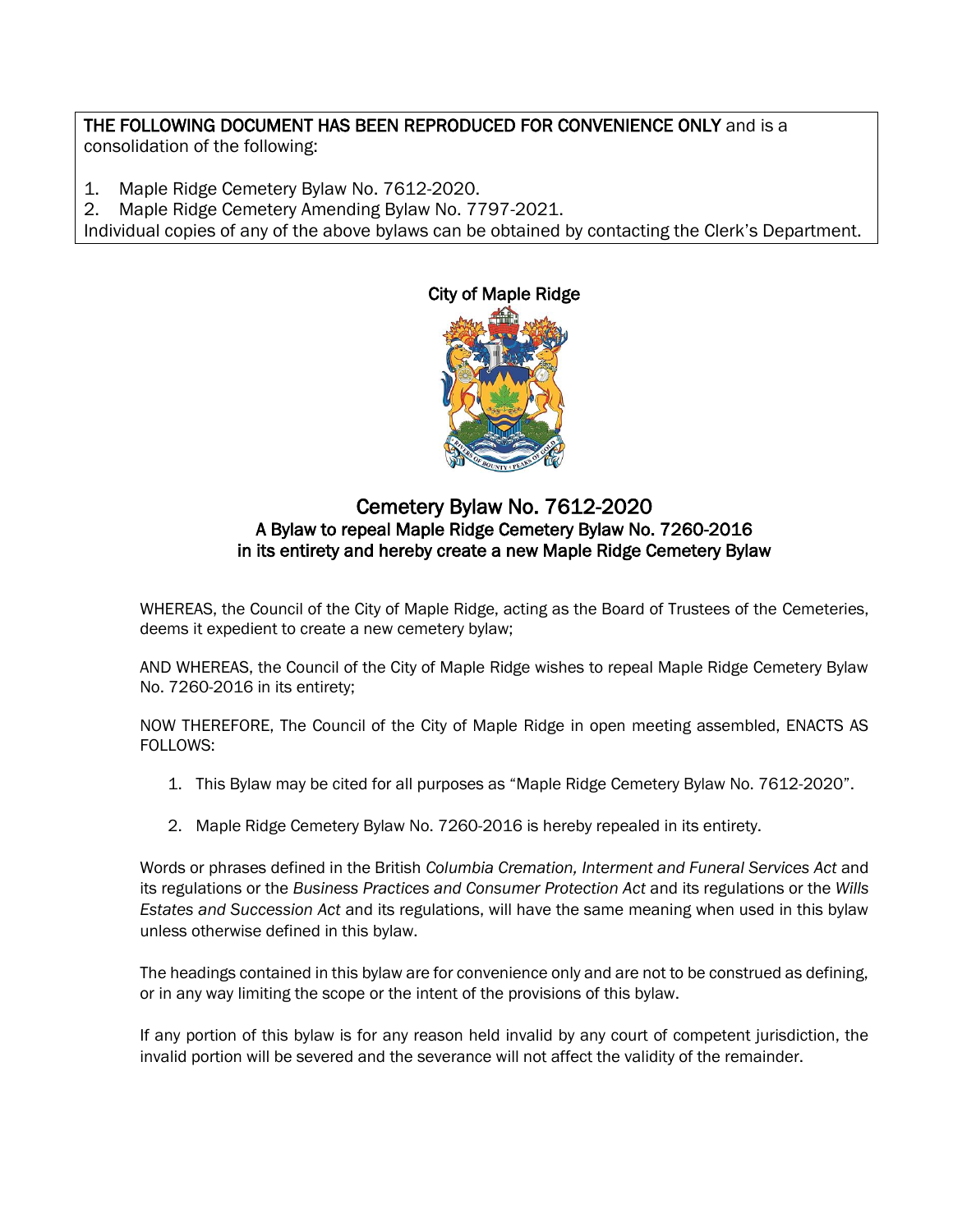# <span id="page-1-0"></span>**Table of Contents**

| 10.                                                                               |  |
|-----------------------------------------------------------------------------------|--|
| Memorials - All Cemetery Sections except Maple Ridge Cemetery Section 6 12<br>11. |  |
| (a)                                                                               |  |
| (b)                                                                               |  |
| (c)                                                                               |  |
| (d)                                                                               |  |
| (e)                                                                               |  |
| (f)                                                                               |  |
|                                                                                   |  |
| (a)                                                                               |  |
| (b)                                                                               |  |
|                                                                                   |  |
| 13.                                                                               |  |
| 14.                                                                               |  |
|                                                                                   |  |
| 15.                                                                               |  |
|                                                                                   |  |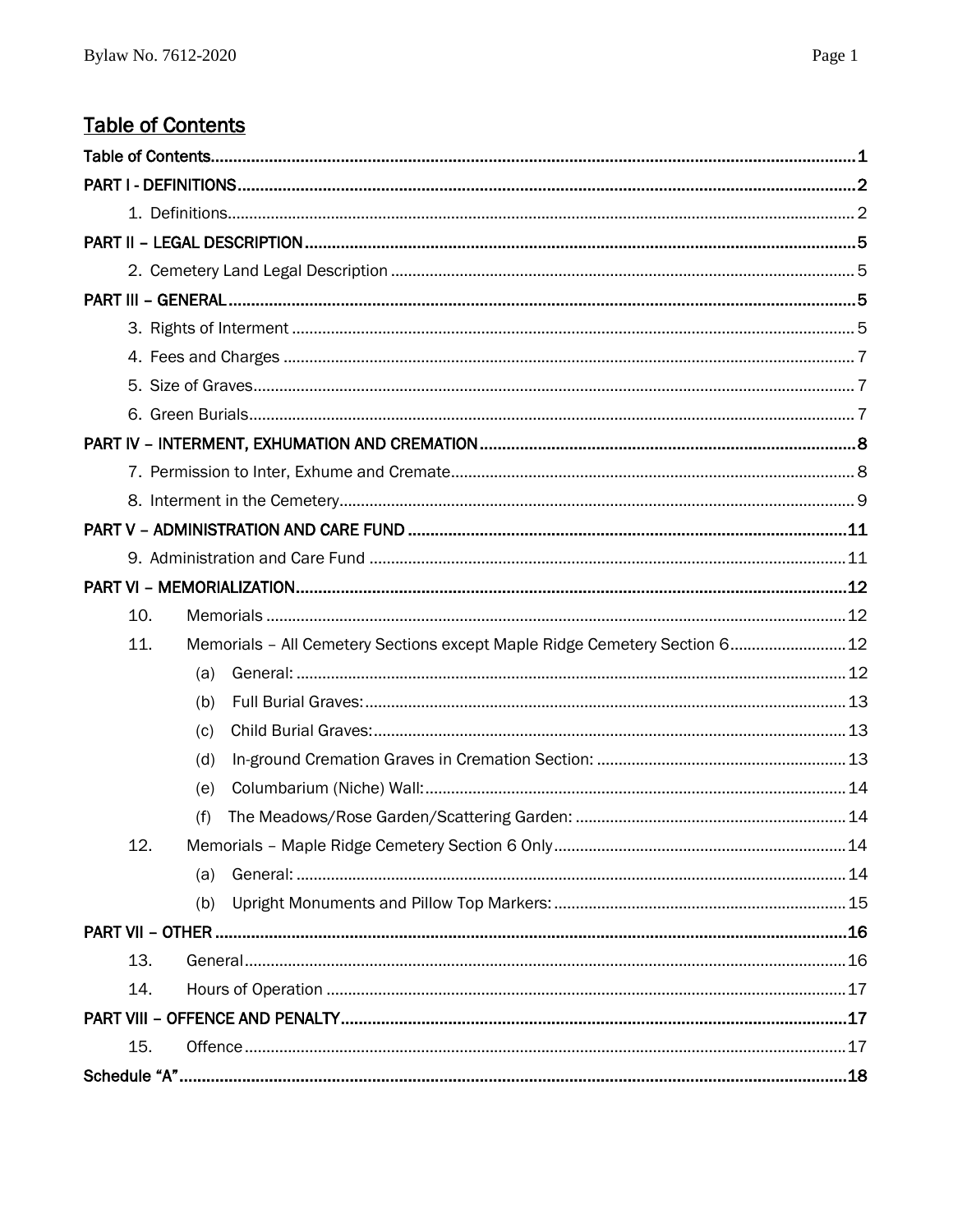# <span id="page-2-0"></span>PART I - DEFINITIONS

### <span id="page-2-1"></span>1. Definitions

For the purpose of this Bylaw, unless the context otherwise requires:

| Care Fund                       | means a care fund required and governed by the Cremation,<br>Interment and Funeral Services Act, in the form of a trust account                                                                    |
|---------------------------------|----------------------------------------------------------------------------------------------------------------------------------------------------------------------------------------------------|
| Caretaker                       | means the person(s) duly employed by the City from time to time<br>as caretakers at the Cemeteries of the City of Maple Ridge.                                                                     |
| Casket                          | means a rigid container ornamented and lined with fabric designed<br>for the encasement of human remains and in the case of green<br>burial, shall be fully biodegradable.                         |
| Cemeteries                      | means all those parcels or tracts of land set aside, used, and<br>maintained by the City as a place of interment for human remains<br>or Cremated Remains as described in Section 2 of this Bylaw. |
| Child                           | means a child from birth up to, and including, the age of 10, and<br>includes a stillborn infant.                                                                                                  |
| City                            | means the City of Maple Ridge acting as the Board of Trustees of<br>the Cemeteries.                                                                                                                |
| <b>Clerk</b>                    | means the person appointed by the Board of Trustees to keep and<br>manage the records of interments in the Cemeteries managed by<br>the City of Maple Ridge.                                       |
| Columbarium                     | means a vault with single or double compartment niches for urns<br>containing Cremated Remains.                                                                                                    |
| <b>Commingled Remains</b>       | means the intentional and irreversible mixing of the Cremated<br>Remains of more than one deceased person.                                                                                         |
| <b>Consumer Protection B.C.</b> | means the Business Practices and Consumer Protection Authority<br>or its successor body appointed under the Cremation, Interment<br>and Funeral Services Act.                                      |
| <b>Control of Disposition</b>   | means the right of a person to control the disposition of human<br>remains or Cremated Remains in accordance with the Cremation,<br>Interment and Funeral Services Act.                            |
| Council                         | means the Council of the City of Maple Ridge acting as the Board<br>of Trustees of the Cemeteries.                                                                                                 |
| <b>Cremated Remains</b>         | means the ashes resulting from cremation of a deceased human<br>body.                                                                                                                              |
| Director of Parks & Facilities  | means the Director of Parks & Facilities or other person duly<br>appointed as such from time to time by Council.                                                                                   |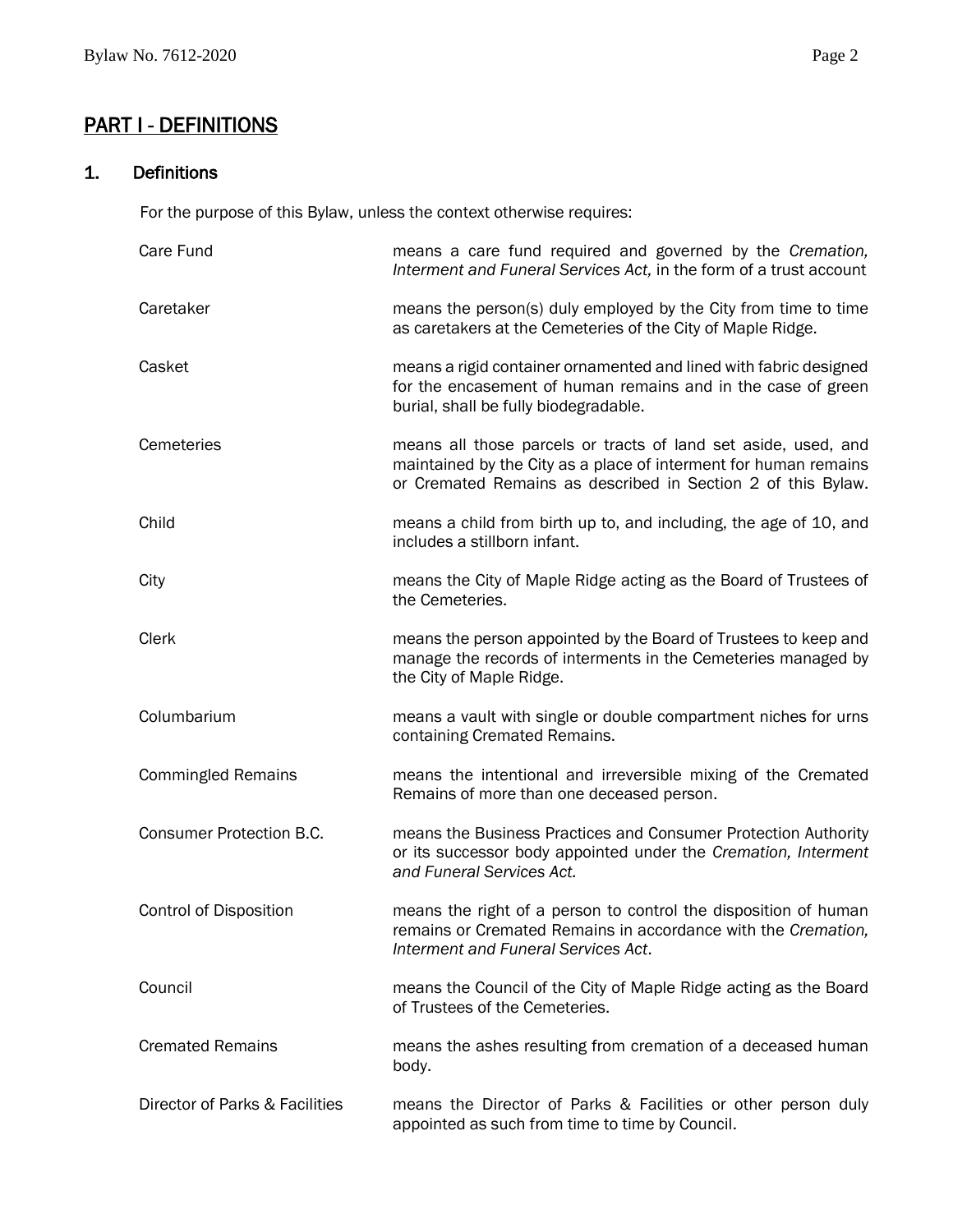| <b>Family Member</b>          | means a parent, grandparent, or sibling, and includes the<br>biological, adopted, step and variations thereof.                                                                                                             |  |  |  |  |  |  |  |
|-------------------------------|----------------------------------------------------------------------------------------------------------------------------------------------------------------------------------------------------------------------------|--|--|--|--|--|--|--|
| Grave                         | means a space of ground within a lot in a Cemetery used or<br>intended to be used for the burial of human remains or Cremated<br>Remains or both.                                                                          |  |  |  |  |  |  |  |
| <b>Grave Liner</b>            | means a receptacle made of durable material placed around a<br>Casket to provide reinforcement to a Grave Lot.                                                                                                             |  |  |  |  |  |  |  |
| <b>Green Burial</b>           | means a natural burial in a designated section of a Cemetery as<br>described in Section 6 of this Bylaw.                                                                                                                   |  |  |  |  |  |  |  |
| Lot                           | means a burial lot for human remains or Cremated Remains under<br>a Right of Interment as designated and shown on the plan of the<br>cemetery on file in the City's municipal offices, which includes a<br>Grave or Niche. |  |  |  |  |  |  |  |
| Meadows                       | means a defined area in a Cemetery set aside specifically for the<br>non-recoverable placement of Cremated Remains.                                                                                                        |  |  |  |  |  |  |  |
| <b>Medical Health Officer</b> | means the person assigned by the Fraser Health Authority to<br>oversee interments/disinterments in the City where health<br>concerns about death require special treatment for interment.                                  |  |  |  |  |  |  |  |
| Niche                         | means a recessed space in the Columbarium used or intended to<br>be used for the inurnment of Cremated Remains.                                                                                                            |  |  |  |  |  |  |  |
| Non-resident                  | means any person who is not a "Resident".                                                                                                                                                                                  |  |  |  |  |  |  |  |
| Relative:                     | means any persons connected biologically, or by adoption, step or<br>marriage and variations thereof.                                                                                                                      |  |  |  |  |  |  |  |
| Resident                      | means any person who:                                                                                                                                                                                                      |  |  |  |  |  |  |  |
|                               | (a) is a resident of the City on the date of the application for a Right<br>of Interment; or                                                                                                                               |  |  |  |  |  |  |  |
|                               | (b) a person who resided in the City at the time of death; or<br>(c) was a five (5) year resident of the City within eighteen (18)<br>months preceding death; or                                                           |  |  |  |  |  |  |  |
|                               | (d) owned real property in the City at the time of death; or<br>(e) owned real property in the City for more than ten (10) years at<br>any time preceding death and can show proof of ownership.                           |  |  |  |  |  |  |  |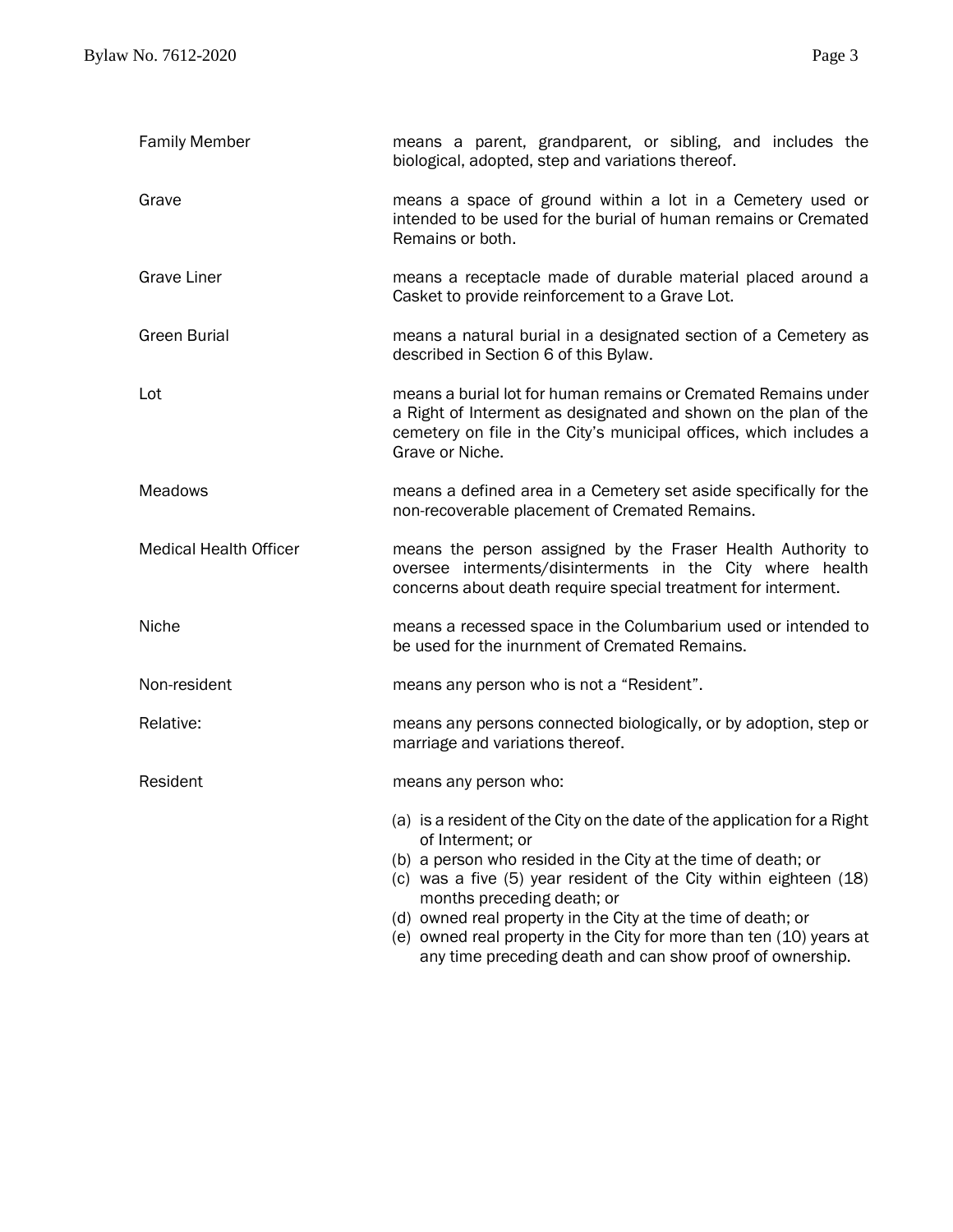| Right of Interment        | means a permit to purchase the right to allow the interment of<br>human remains or Cremated Remains in a Lot. It does not entitle<br>the holder to any title or interest in a Cemetery or Lot, but instead<br>provides for the right to inter the person(s) named on the Right of<br>Interment.                                                                                                                                                |
|---------------------------|------------------------------------------------------------------------------------------------------------------------------------------------------------------------------------------------------------------------------------------------------------------------------------------------------------------------------------------------------------------------------------------------------------------------------------------------|
| <b>Rights Holder</b>      | means an Interment Rights Holder who has been issued a Right of<br>Interment, and includes a Transferee if a transfer of the Right of<br>Interment has been effected by the Clerk as described in section<br>$3(e)$ .                                                                                                                                                                                                                          |
| Rose Garden               | means a former defined area in a Cemetery set aside specifically<br>for the non-recoverable placement of Cremated Remains which is<br>now to capacity.                                                                                                                                                                                                                                                                                         |
| <b>Scattering Garden</b>  | means a defined area of a Cemetery designated for the<br>and non-recoverable placement of Cremated<br>commingled<br>Remains.                                                                                                                                                                                                                                                                                                                   |
| <b>Statutory Holidays</b> | means any of the following days, namely New Year's Day, Family<br>Day, Good Friday, Easter Sunday, Easter Monday, Victoria Day,<br>Canada Day, B.C. Day, Labour Day, Thanksgiving Day,<br>Remembrance Day, Christmas Day, Boxing Day, and any day or part<br>of a day proclaimed as a civic holiday. In the event that a statutory<br>holiday occurs on a Saturday or Sunday, the statutory holiday will<br>also include the following Monday. |
| Transferee                | means the recipient of a Right of Interment, transferred by a Rights<br>Holder related to the Transferee by birth, marriage or adoption.                                                                                                                                                                                                                                                                                                       |
| Treasurer                 | means the person duly appointed by the City to invest and<br>administer the Care Fund.                                                                                                                                                                                                                                                                                                                                                         |

The use of words signifying the masculine will include the feminine.

All other words and phrases in this Bylaw will be construed in accordance with any definitions assigned to them in the *Cremation, Interment and Funeral Services Act* and the *Business Practices and Consumer Protection Act*, and their associated regulations, all as amended or replaced from time to time.

Schedule "A" attached hereto forms part of this bylaw.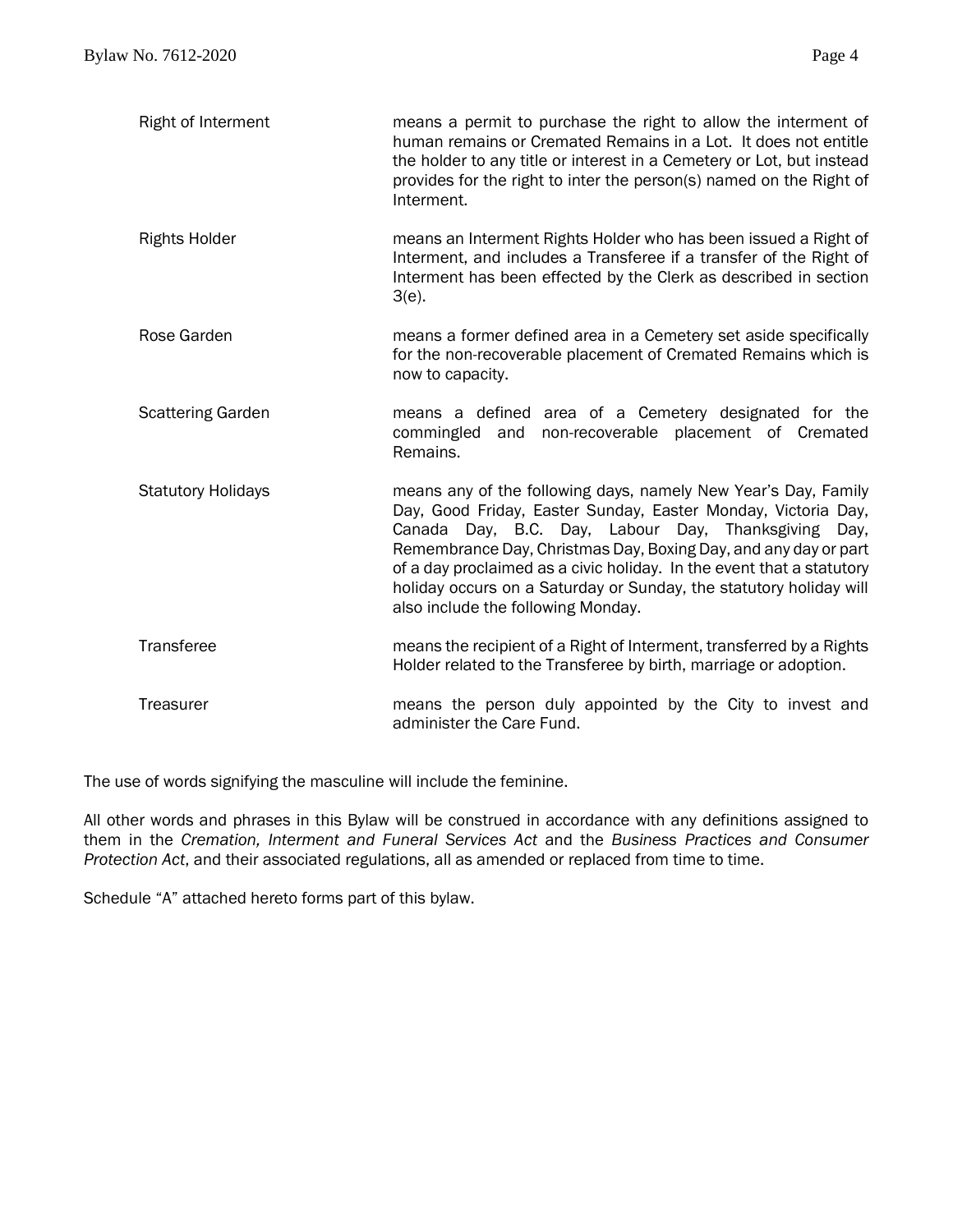# <span id="page-5-0"></span>PART II – LEGAL DESCRIPTION

#### <span id="page-5-1"></span>2. Cemetery Land Legal Description

The following lands have been set aside, operated, used or maintained as Cemeteries by the City:

(a) Maple Ridge Cemetery: Legally described as being:

PID: 006-843-140, Parcel "A" (Reference Plan 8035) Lot 13 DL 247, Group 1, NWD Plan 1007, NO PID Part (3.107 Acres) of Lot 13 in Block 1, of part of Lot 247, Group 1, Map 1007 as shown outlined in orange on Sketch Deposited No. 2819 (AFB 15/290/10146E), PID: 008-779-538 Lot 45, DL 248, Group 1, NWD Plan 25353, PID 024-740-748 Parcel I (Plan with Fee 446F) DL 247 Group 1, NWD, NO PID Lot J of Lot 248, Group 1, Plan 692 (AFB 18/599/15321A), PID: 011-272-341 Parcel "A" (Reference Plan 9535) Lot 14 DL 247 Group 1 NWD Plan 7909, PID: 009-055-789 Lot 54 DL 248 Group 1 NWD Plan 29311, PID: 011-310-227, Lot 4; DL 247, Group 1 NWD; Plan 8050, and PID: 011-310-219 Lot 2 DL 247Group 1, NWD; Plan 8050

(b) Whonnock Cemetery: Legally described as being:

That 1.0 Acre Portion of Indian Reserve Whonnock No. 1 shown on Plan BC290, described as "Unsubdivided Part of Reserve North of Highway" (ILRS PIN 90259250)

(c) Whonnock Cemetery No. 2: Legally described as being:

PID: 003-439-135 Lot 17 DL 433, Group 1, NWD Plan 64271

A copy of the plan of each Cemetery will be kept available for public inspection in the Office of the City and at such other places as Council or Consumer Protection B.C. may direct.

Council hereby establishes itself as a Board of Trustees to own and operate the Cemeteries and to exercise all of the powers and duties of the Board of Trustees pursuant to the Cremation, Interment and Funeral Services Act.

## <span id="page-5-2"></span>PART III – GENERAL

#### <span id="page-5-3"></span>3. Rights of Interment

The Director of Parks & Facilities may refuse to sell a Right of Interment for more than two (2) Grave or Niche spaces to any one individual.

- (a) The Clerk will issue a Right of Interment, being a permit allowing for the interment of human remains or Cremated Remains, in respect of a person who is named on the Right of Interment, for a vacant unreserved Lot, upon payment of the applicable fees shown in Schedule "A". The purchase of a Right of Interment for The Meadows, the Scattering Garden or Green Burial may only be done at the time of need for a deceased person.
- (b) A Right of Interment issued under this Bylaw: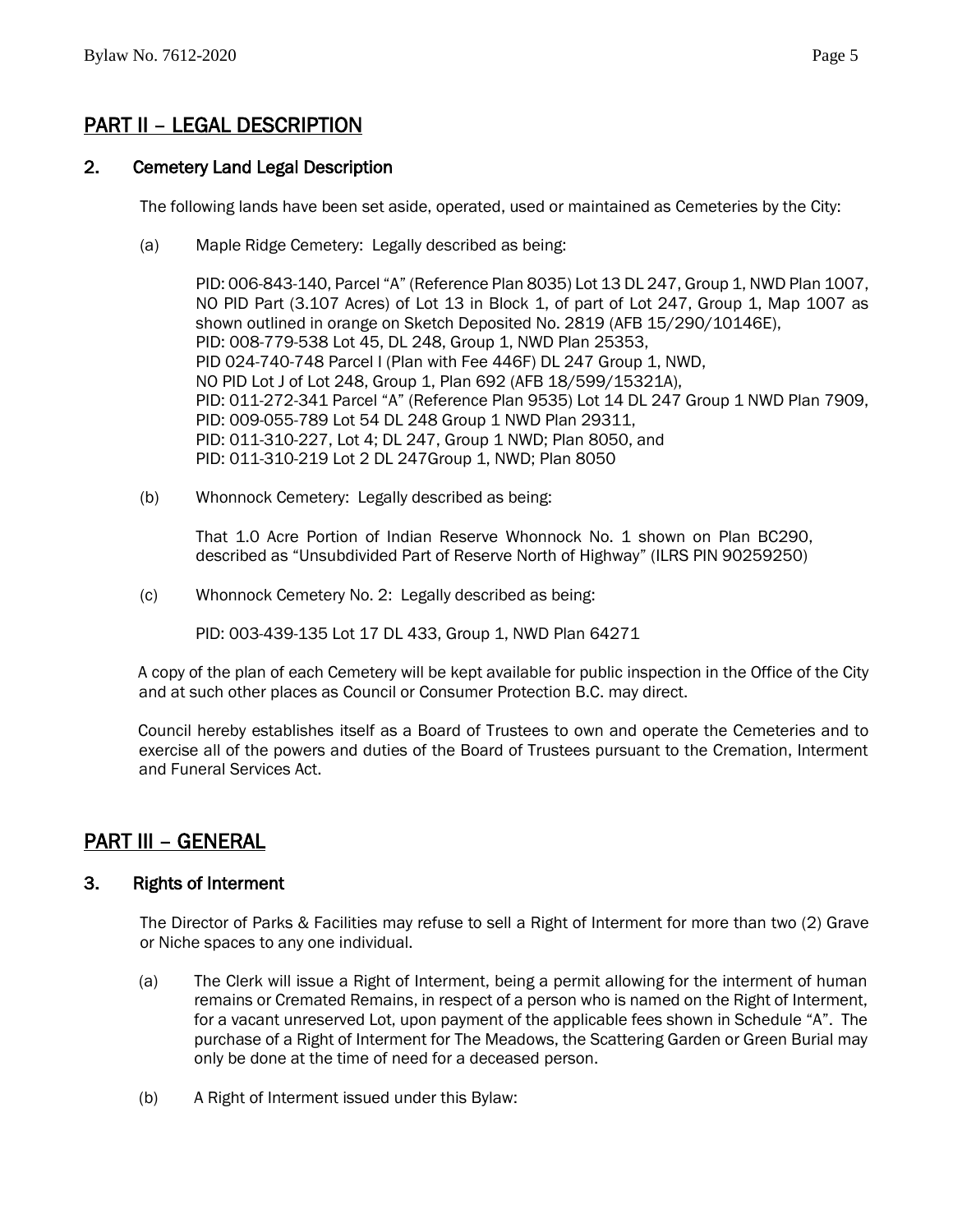- (i) must specify either:
	- a. that the holder of the Right of Interment reserves the right to use the Lot for himself or herself, or
	- b. the name of another person for whom the right to use the Lot has been reserved;
- (ii) does not vest in the Rights Holder or a person designated by the Rights Holder any right, title, or interest in the land in or on which the Lot is located;
- (iii) may only be transferred, cancelled or sold in strict accordance with this Bylaw.
- (c) A Rights Holder may transfer his Right of Interment to a Transferee, upon payment of the applicable fee for the transfer shown in Schedule "A", in accordance with section  $3(e)$ .
- (d) A Rights Holder may only sell an issued Right of Interment back to the City, and only if the Lot has not been used and is no longer required (except where transferred to a Transferee) by surrendering the Right of Interment to the Clerk. The amount of fees returned will be the original fees paid for the Lot less:
	- (i) the transfer fee as shown in Schedule "A";
	- (ii) the Care Fund contribution; and
	- (iii) taxes associated with the Right of Interment.

if more than 30 days have passed since the date of original issuance. If less than 30 days have passed since the date of original issues, the full amount of original fees paid will be returned by the City. If a Rights Holder sells a Right of Interment to the City that has been issued more than 10 years prior to the cancellation date shown on the Right of Interment, the Rights Holder will be refunded the equivalent of the purchase price 10 years prior to the cancellation date less the Care Fund contribution, applicable taxes and the transfer fee.

- (e) Upon acceptance by the City of the applicable fee shown in Schedule "A", and upon compliance with the requirements of this bylaw by the Rights Holder and the Transferee, the Clerk will record and give effect to the desired transfer of the Right of Interment in the records kept by him for that purpose.
- (f) A Rights Holder may make designations for his Grave(s) or Niche(s) during his lifetime. However, where a Rights Holder dies and did not designate persons entitled to be interred in the Rights Holder's Grave(s) or Niche(s), the City may give approval to an applicant who makes application to the City to receive the Rights Holder's Right of Interment or permission for an interment on said Grave(s) or Niche(s), if the applicant provides, as exhibits to a statutory declaration made by the applicant, any of the following:
	- (i) the Rights Holder's will showing the applicant as the recipient of the Right of Interment; or
	- (ii) letters probate showing the applicant as the recipient of the Right of Interment from the residue of the Rights Holder's estate; or
	- (iii) letters of administration showing the applicant as the recipient of the part of the intestate Rights Holder's estate that includes the Right of Interment; or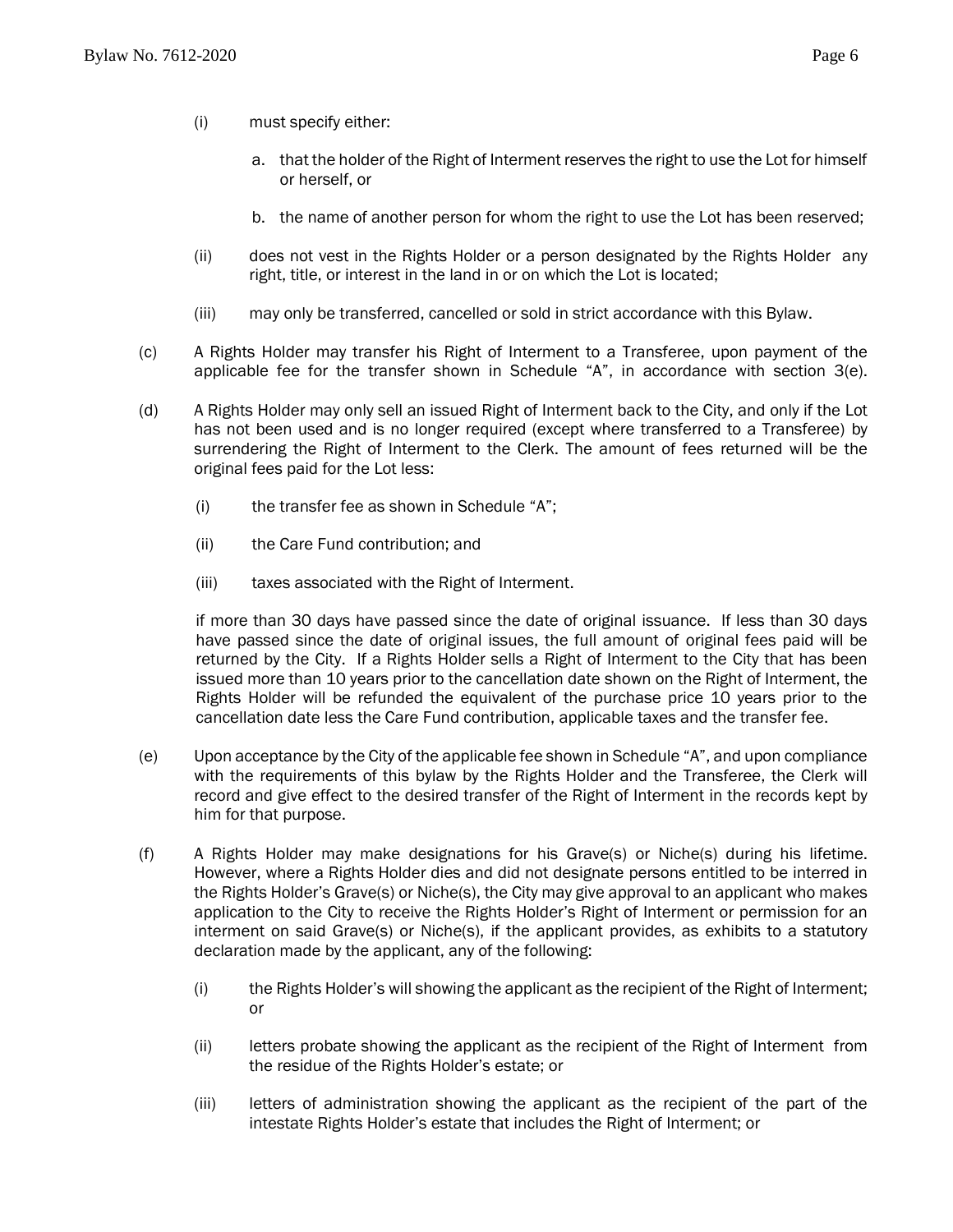(iv) a statutory declaration from the Rights Holder's spouse claiming Right of Interment entitlement. In the absence of a spouse, a statutory declaration from all surviving lineal descendants of the Rights Holder claiming Right of Interment entitlement.

Provided that subsequent to the coming into force of this Bylaw, each person who purchases a Right of Interment and thereby becomes a Rights Holder must, contemporaneously with the purchase of the Right of Interment, provide to the Clerk a list of family members (the "Named Family Members") who may be interred in the remaining plots held by the Rights Holder. Following the death of the Rights Holder the "Named Family Members" collectively may transfer an empty Plot or Niche back to the City, transfer a plot or niche to a Relative, or list further permissions for interment.

#### <span id="page-7-0"></span>4. Fees and Charges

The applicable fees for interment, disinterment, and care of Graves and Niches, and the charges for goods required for burial by the City for use in the Cemetery and any other Cemetery fees are shown in Schedule "A".

Unless prior arrangements have been made by a government agency with the City, the applicable fees shown in Schedule "A" will be paid at the City's offices in full at the time of purchase. The Rights Holder or any other person with Control of Disposition will pay the City the applicable fees required for interment no later than 24 hours in advance of the interment.

#### <span id="page-7-1"></span>5. Size of Graves

The size of Graves and Niches are as follows:

- (a) Adult size grave space is  $8' \times 4'$  (2.44m  $\times$  1.22m).
- (b) Child grave space is 6' x 2'3" (1.83m x .69m).
- (c) Cremated Remains grave space is  $2' \times 3'$  (0.61m x 0.91m).
- (d) Single Niche space is  $11" X 11" X 11" (28 cm X 28 cm X 28 cm)$ .
- (e) Double Niche space is 15" X 14" X 12" (38.1 cm X 35.6 cm X 30.5 cm).

#### <span id="page-7-2"></span>6. Green Burials

Green Burials are permitted only in the area on the Cemetery plot plan designated as a Green Burial area and only if the following criteria is met:

- (a) The human remains must be prepared without embalming;
- (b) The human remains must be buried in a fully biodegradable casket;
- (c) No Grave Liner or vault may be used;
- (d) Only one interment may be permitted per Grave;
- (e) No memorial markers may be permitted for Green Burials.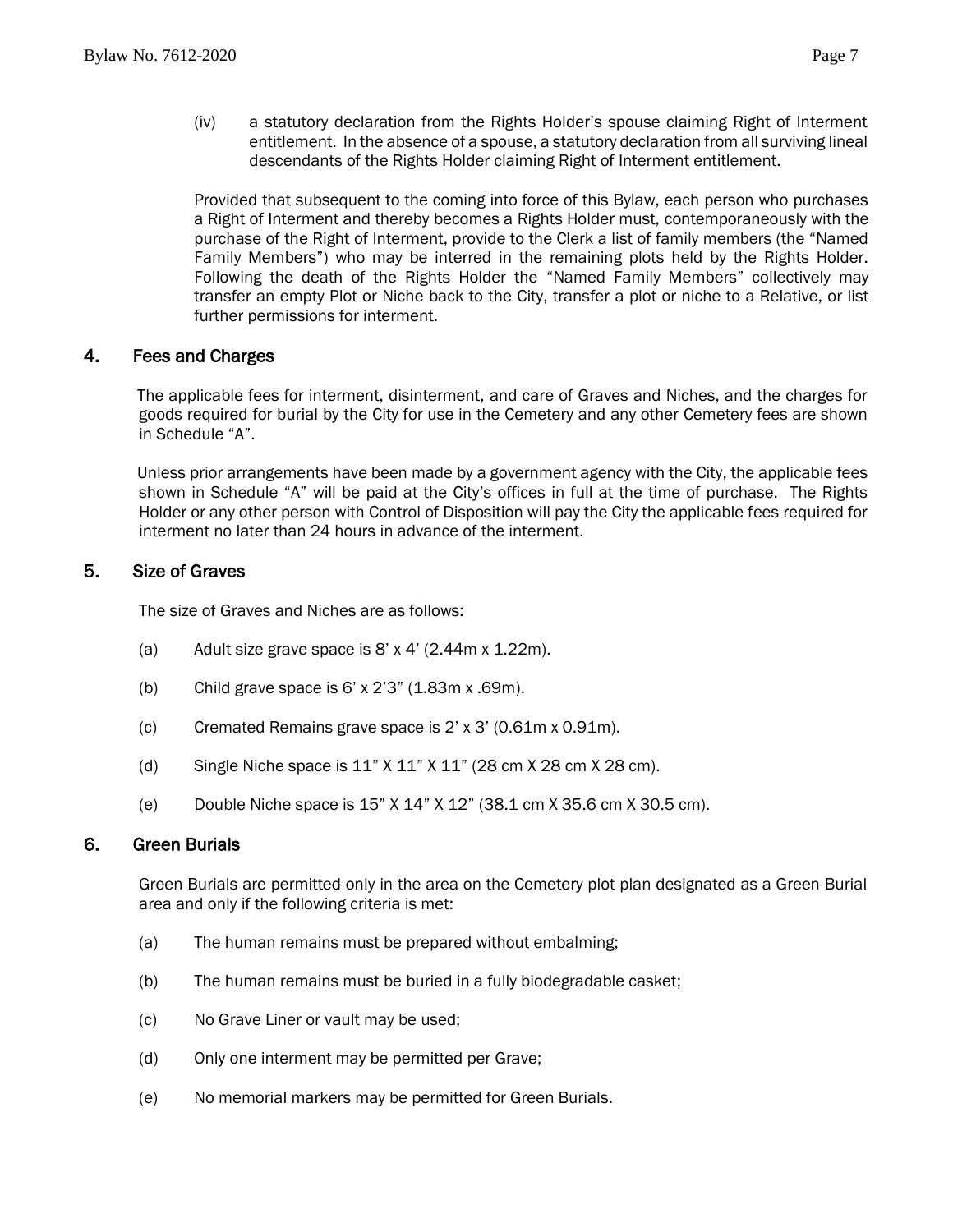# <span id="page-8-0"></span>PART IV – INTERMENT, EXHUMATION AND CREMATION

#### <span id="page-8-1"></span>7. Permission to Inter, Exhume and Cremate

- (a) No human remains will be interred in a cemetery until a Right of Interment has been issued by the City and the applicable fee has been paid to the City, except as may be permitted otherwise under the terms of Section 7(c).
- (b) All applications for a Right of Interment in a cemetery will be made to the Clerk at the City's offices during the hours that the City's offices are open to the public on all days of the week except Saturday, Sunday, Statutory Holidays, and in cases of emergency as described in Section 7(c).
- (c) Any person who makes application for a Right of Interment or who requires an internment to be made will provide the Clerk with a statement of the name, age and date of death of the deceased, whether or not death was caused by a communicable disease as listed in Schedule "A" of the Health Act Communicable Disease Regulation made under the Public Health Act, the time and date of the funeral and any other information which it is reasonable for the Clerk to request.
	- (i) Where the Medical Health Officer directs, pursuant to the Health Act Communicable Disease Regulation or otherwise, that human remains will be buried in the Cemetery during any period when the City's offices are closed, the Ministry of Health must grant approval for same and retroactive approval must be obtained from the City during normal working hours.
	- (ii) Where a burial in the Cemetery is performed under the conditions of Sub-section  $7(c)(i)$ , the person who permitted the burial and the person who performed the burial will report the matter to the Clerk, and the representative of the deceased will supply the Clerk with full details of the deceased as required by Section 7(c) together with such applicable fees shown in Schedule "A" if such fees have not already been paid.
	- (iii) The information required to be given to the Clerk under the terms of Sub-section  $7(c)(i)$ will be provided to the Clerk as soon after such interment as the City's office are opened.
- (d) Commingled Remains may be interred in the following areas of a Cemetery only:
	- (i) between two side-by-side cremation Graves; or
	- (ii) between two cremation Graves in The Meadows; or
	- (iii) between two cremation Graves on a full burial Grave; or
	- (iv) in the Scattering Garden; or
	- (v) in a double Columbarium Niche.
- (e) Cremated Remains may be commingled subject to the following conditions: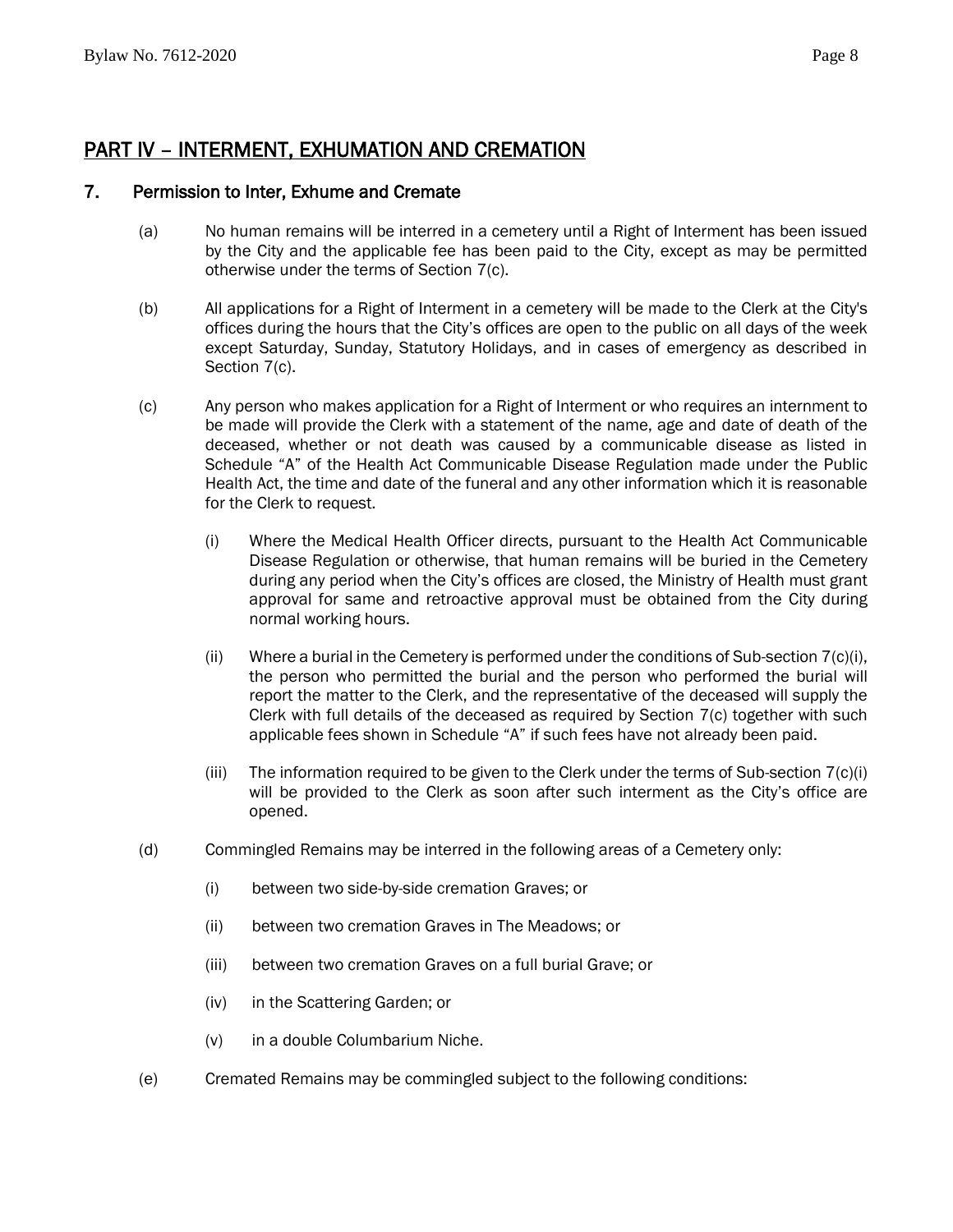- (i) that the intent to Commingle Remains is disclosed to the Clerk upon application for a Right of Interment;
- (ii) that written authorization from the person(s) having Control of Disposition is provided to the Clerk;
- (iii) that the person(s) having Control of Disposition acknowledge that the result is permanent and irreversible;
- (iv) that a Right of Interment has been issued for each of the deceased and fees paid as shown in Schedule "A" indicative of two separate interments;
- (v) that the memorialization of Commingled Remains are subject to regulations in Sections 11 and 12.
- (f) No deceased person interred in a Cemetery will be exhumed without a written order being first obtained from the Business Practices and Consumer Protection Authority in accordance with the requirements of the Cremation, Interment and Funeral Services Act and the presentation for such order to the Clerk for his examination.
- (g) In the event that Cremated Remains are placed in a full burial Grave in advance of a Casket to be interred in the same Grave, the Cremated Remains, if interred in an urn or similar container, will be removed by the Caretaker at the time of the full burial and be reinterred on top of the Casket at no cost during the Casket interment.

#### <span id="page-9-0"></span>8. Interment in the Cemetery

- (a) No remains other than human remains or Cremated Remains will be interred in a Cemetery and all interments will be subject to, and comply with, the provisions of this Bylaw.
- (b) The Rights Holder for a Lot must not permit an interment to be made in the Lot to which the Right of Interment refers, nor transfer or dispose of the Lot to another person, group or organization unless the interment, transfer, or disposal is made pursuant to and in accordance with the provisions of this Bylaw.
- (c) Where the human remains of a person who died while suffering a communicable disease are to be buried in a Cemetery and instructions have been given by the Medical Health Officer respecting the interment, the interment will be fully and carefully followed by those who perform the interment.
	- (i) Each interment in a Cemetery, other than the interment of Cremated Remains, will provide for not less than 39.2 inches (1 meter) of earth between the general surface level of the ground at the Grave site and the upper surface of the Casket or Grave Liner enclosing the human remains resting in the grave.
	- (ii) One Casket interment is permitted in each full burial Grave in a Cemetery. With the exception of Graves designated for Green Burial, a single full burial Grave may inter up to one Casket and four sets of Cremated Remains. A single Child Grave may contain the Casket of one Child and a maximum of two sets of Cremated Remains of Family Members.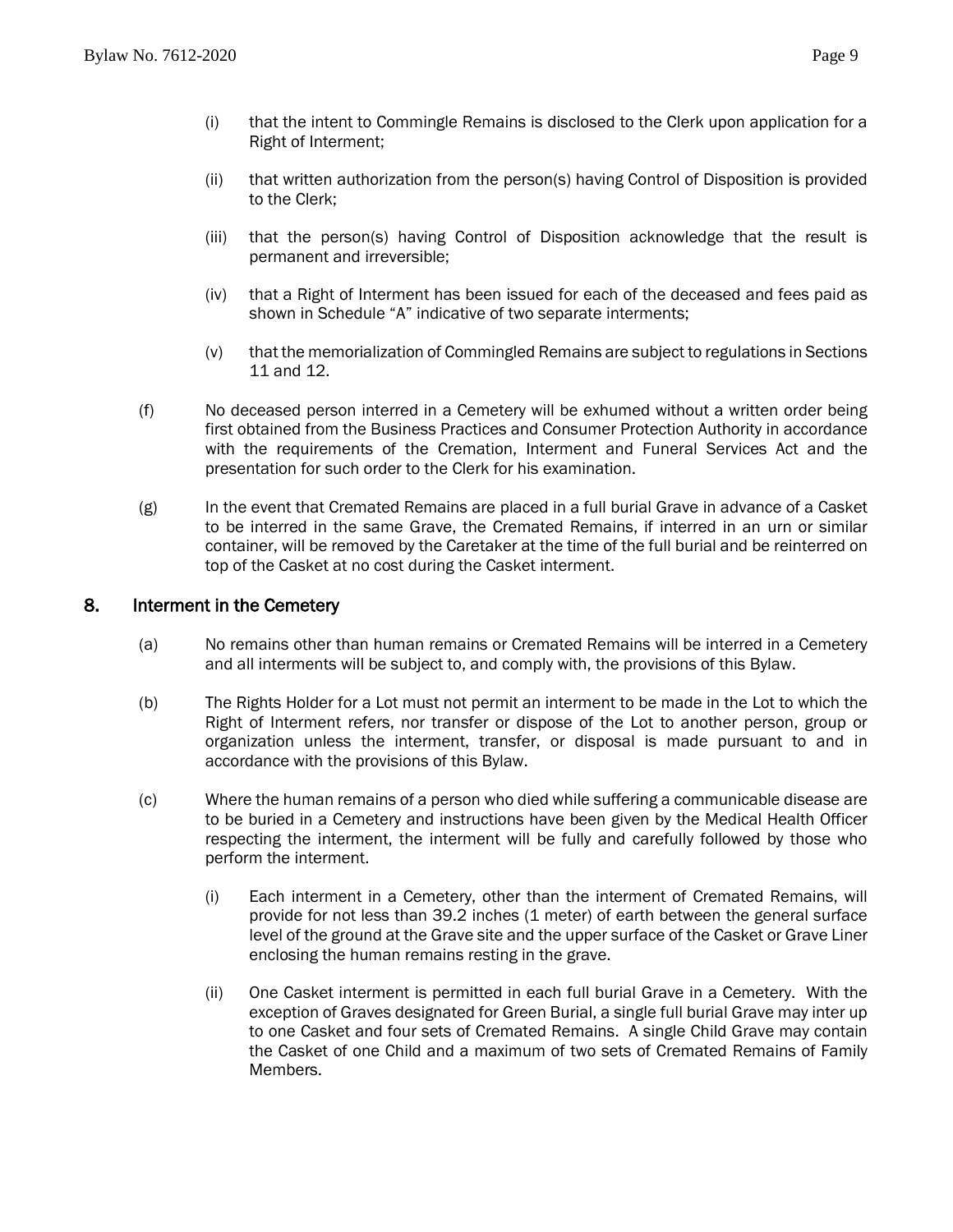- (iii) Each single Columbarium Niche may contain one set of Cremated Remains. Each double Columbarium Niche may contain up to two sets of isolated Cremated Remains or the Commingled Remains of two deceased persons.
- (iv) Each interment of Cremated Remains in a Grave will be within a liner or within an urn made of plastic, metal, ceramic or stone, except where Cremated Remains are disposed of in the Meadows and Scattering Garden, in accordance with Sub-section 2[0\(vii\).](#page-10-0) Each liner will permanently contain one urn or similar container of Cremated Remains and will be buried in the grave not less than 2 feet (60cm) deep. The urn must not exceed dimensions of 11" wide X 11" deep X 13" high (28 cm X 28 cm X 33 cm).
- (v) A Grave Liner will be used for each Casket interment, except where a metal Casket is used. No Grave Liner will be used for grave sites where a Green Burial is designated.
- (vi) Each Grave Liner used in the cemetery will be made of reinforced fibreglass only. The Grave Liner must cover the entire length and sides of the Casket.
- (vii) The disposal of Cremated Remains in The Meadows and Scattering Garden will be without a container and will only be performed under the direction of the Caretaker.
- <span id="page-10-0"></span>(d) No person will inter any human remains or Cremated Remains in the Cemetery except between the hours of 8:30 a.m. and 4:30 p.m.
- (e) No person will inter any human remains or Cremated Remains on a Statutory Holiday or deferred Statutory Holiday except in emergency conditions as specified in Section 7(c).
- (f) No Grave is to be dug or opened and no Cremated Remains are to be interred by any person other than the Caretaker or a person duly authorized by the Caretaker.
- (g) The duties and responsibilities of the Caretaker will be, among other things, to carry out, or cause to be carried out by Cemetery workers placed under his supervision:
	- (i) The digging, preparation, opening and closing of Graves, opening and sealing of Niches and the interment of Cremated Remains as ordered by the Clerk;
	- (ii) The direction of all funerals, bereavement rites or ceremonies in the Cemetery to the correct Lot;
	- (iii) The installation of memorials on Lots and construction of their foundations or bases;
	- (iv) The general work of the Cemetery, including maintenance of walls, fences, gates, paths and other Cemetery improvements; and
	- (v) The provisions for care of the Cemetery tools and equipment.
- (h) The Caretaker will maintain records as directed by the Clerk and will submit reports as required by him, and, will do such other work as the Clerk may require from time to time in relation to the Cemetery operation.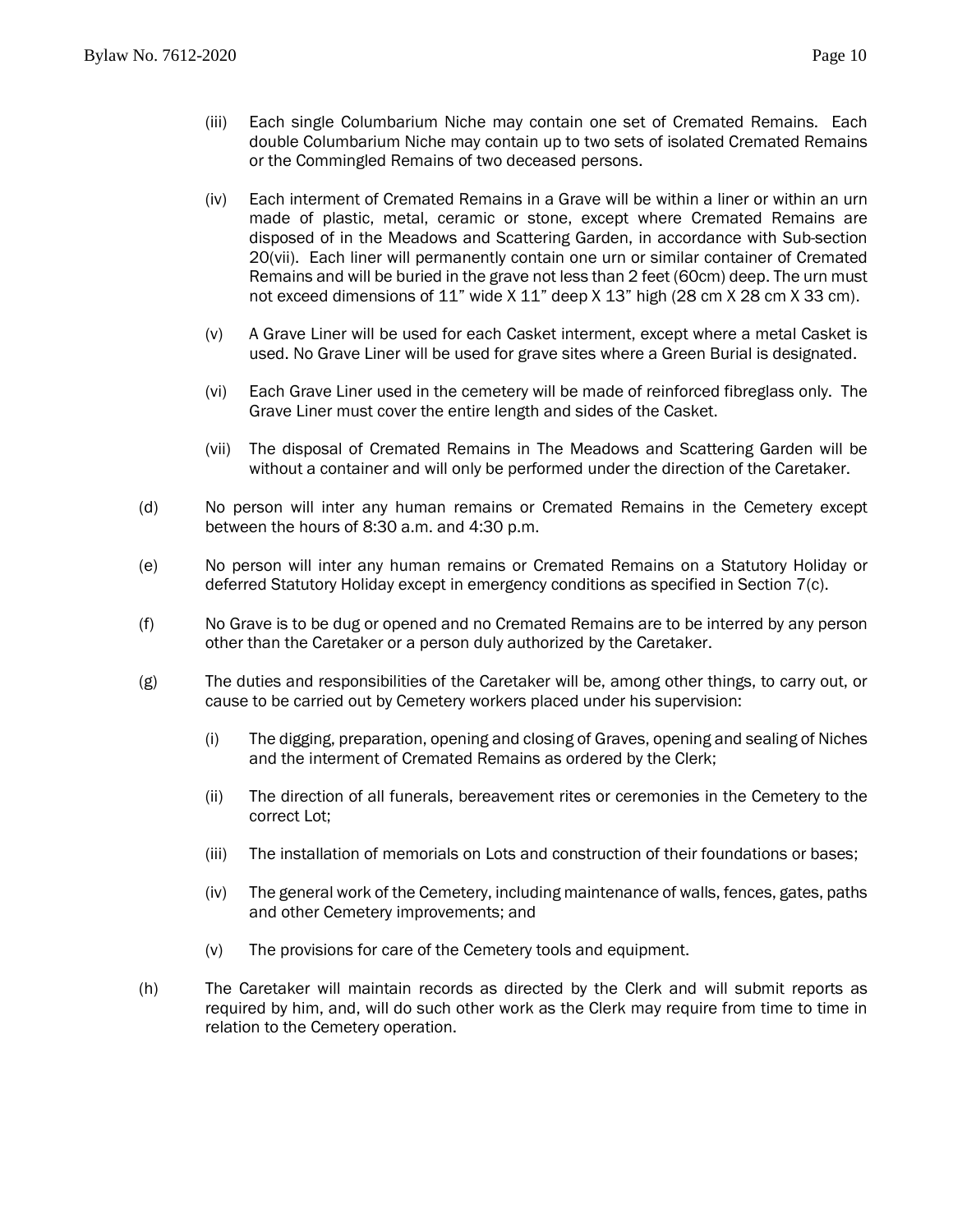# <span id="page-11-0"></span>PART V – ADMINISTRATION AND CARE FUND

#### <span id="page-11-1"></span>9. Administration and Care Fund

- (a) The Clerk and Treasurer must:
	- (i) Maintain all records and files necessary for the administration and management of each Cemetery and as required by the Cremation, Interment and Funeral Services Act and its regulations;
	- (ii) Review and issue Rights of Interments and permits for exhumation/disinterment;
	- (iii) Coordinate interments, exhumations and the placement of memorials with the Caretaker; and
	- (iv) Maintain an accounting of all monies received and expended under this bylaw.
- (b) The Clerk is hereby authorized on behalf of the City and subject to the provisions of this bylaw to issue a Right of Interment in respect of:
	- (i) any unoccupied Grave for which a Right of Interment has not already been issued;
	- (ii) any Niche for which a Right of Interment has not already been issued; and
	- (iii) the Meadows and Scattering Garden areas in the Cemetery.
- (c) Upon issuing a Right of Interment, or upon viewing an order for exhumation from the proper authority as specified in Section 7(f), the Clerk will notify the Caretaker before the time of the intended interment or exhumation giving the name of the deceased, the number and location of the Grave concerned and any instructions of the Medical Health Officer relative to the interment or exhumation.
- (d) A Care Fund is hereby continued, to be administered in accordance with the requirements of the Cremation, Interment and Funeral Services Act.
	- (i) All fees specified as "Care Fund" fees in Schedule "A" to this Bylaw shall be levied and paid into the Care Fund and held, invested and used by the City in strict compliance with the Cremation, Interment and Funeral Services Act and its regulations.
	- (ii) For all Rights of Interment, the amount required to be used for Care Fund purposes is specified in Schedule "A", provided that Care Fund contribution will not apply to Grave space made available by the City free of charge for an indigent burial.
	- (iii) Any owner of a memorial marker, tablet, or monument, desiring to install same in the cemetery, will pay to the Treasurer, prior to the installation of such memorial, the applicable Care Fund contribution shown in Schedule "A".
- (e) A separate account of all monies received under the provisions of this Bylaw and of all monies expended hereunder, will be kept by the Treasurer and any surplus remaining of receipts over expenditures will be paid at the end of each financial year into a reserve fund to be known as The Cemetery Fund for investment by the City in accordance with the provisions of the Community Charter and the interest derived from such reserve fund will be expended on the upkeep and development of the cemetery.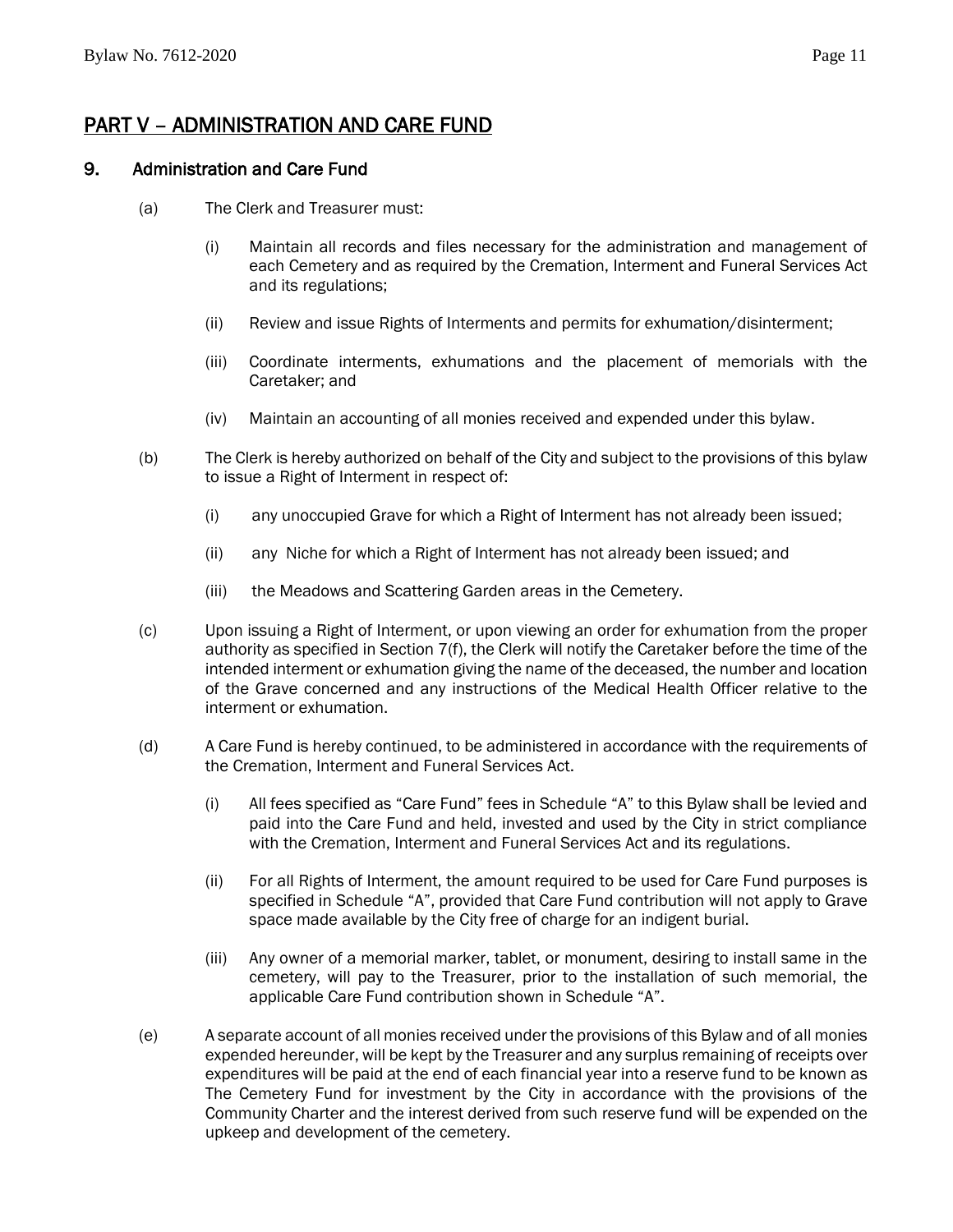## <span id="page-12-0"></span>PART VI – MEMORIALIZATION

#### <span id="page-12-1"></span>10. Memorials

- (a) No person will place a memorial marker or Niche plate on any Grave or Niche until the applicable fee shown in Schedule "A" has been paid to the Treasurer, which includes a contribution to the Care Fund in respect to each memorial.
- (b) All Upright Monuments, their bases and foundations are the responsibility of the purchaser and will only be installed by a monument company upon prior approval by the City. All Pillow Top Markers and their foundations, Memorial Markers and Niche plates will only be installed by the Caretaker. All monuments, markers, plaques and niches will only be installed after the human remains or Cremated Remains have been interred and may only be installed on the corresponding Grave or Niche where the deceased is interred.
- (c) An application for monuments, markers, plaques and Niche plate installations may only be made by the Rights Holder, his executor(s) or executrix, or his heirs.
- (d) Existing monuments, markers and Niche plates may be replaced or refurbished with a duplicate of the original providing it includes similar dimensions and wording, or conforms to specifications in Section 11 or Section 12.
- (e) All tablet-type memorials must be made of stone or bronze.

#### <span id="page-12-2"></span>11. Memorials – All Cemetery Sections except Maple Ridge Cemetery Section 6

All memorials may be installed provided they conform to the following:

- <span id="page-12-3"></span>(a) General:
	- (i) Each memorial tablet will be installed in a position on the Grave according to that established by the City for memorials on Graves in the Cemetery. Requests for exception based on religious beliefs will be made to the Clerk, which may not be unreasonably denied. Each memorial tablet will have its top surface set level with the surface of the surrounding ground.
	- (ii) Each bronze memorial tablet will be attached to a concrete base not less than 3 inches (7.5 cm) thick with side surfaces true and perpendicular with the top surface of the attached tablet. A bronze memorial tablet on the Grave of a full adult burial or Child may be smaller than its concrete base provided the concrete base conforms to the size for the Grave as required by subsections (b), (c) and (d) below, and provided the part of the base extending beyond the tablet does not exceed 2 inches (5.08 cm) wide and has a smooth, slightly bevelled surface to shed water at its outer edges.
	- (iii) Each stone memorial tablet will be not less than 2 inches (5 cm) thick and will have its side surfaces true and perpendicular with its top surface.
	- (iv) A memorial marker or Niche plate may be inscribed in a non- English script provided the Clerk has been provided with a written interpretation.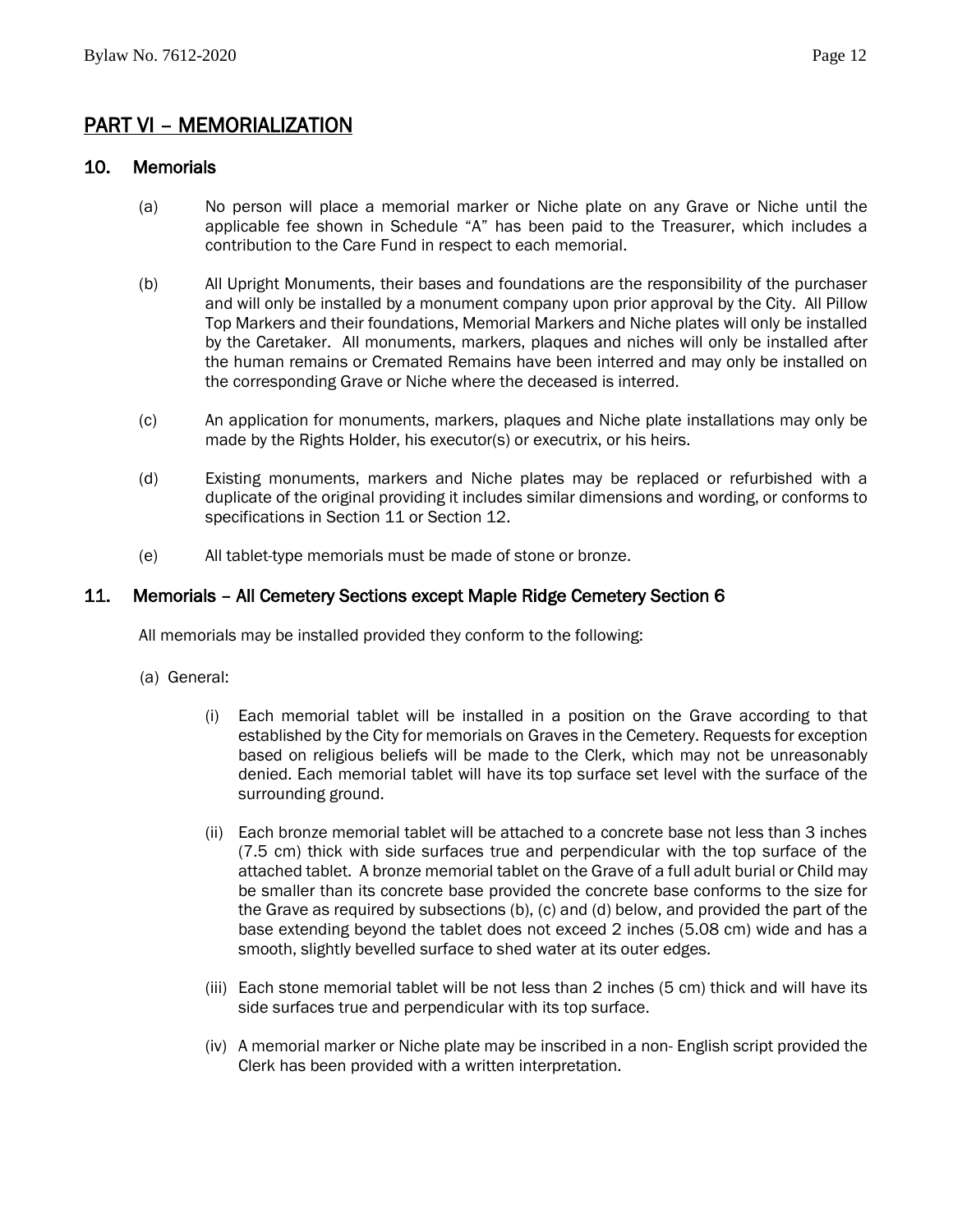- <span id="page-13-0"></span>(i) Each full burial Grave may have a maximum of one 12" X 20" (30.48 cm X 50.8 cm) marker and up to four 8" X 12" (20.32 cm X 30.48 cm) cremation markers. Each 12" X 20" (30.48 cm X 50.8 cm) marker may memorialize a maximum of two deceased persons. Each additional 8" X 12" (20.32 cm X 30.48 cm) marker may only memorialize one deceased person.
- (ii) Two side-by-side full burial Graves may have a choice of one  $18"$  x  $30"$  (45.72 cm x) 76.2 cm) marker overlapping both Graves, or one 12" X 20" (30.48 cm X 50.8 cm) marker on each of the two full burial Graves. Each of the two full burial Graves may have a maximum of four additional 8" X 12" (20.32 cm X 30.48 cm) cremation markers.

Each 18" x 30" (45.72 cm x 76.2 cm) marker may only be used to memorialize two deceased persons.

- <span id="page-13-1"></span>(c) Child Burial Graves:
	- (i) Each Child burial Grave may have a maximum of one 12" X 20" (30.48 cm X 50.8 cm) marker and up to two 8" X 12" (20.32 cm X 30.48 cm) cremation markers for Family Members.

Each 12" X 20" (30.48 cm X 50.8 cm) marker may only memorialize one deceased Child. Each additional 8" X 12" (20.32 cm X 30.48 cm) marker may only memorialize one deceased Family Member. Two Family Members having their Cremated Remains commingled and placed on a child Grave must each have their own 8" X 12" (20.32 cm X 30.48 cm) cremation marker.

- <span id="page-13-2"></span>(d) In-ground Cremation Graves in Cremation Section:
	- (i) Each single cremation Grave within a cremation section of a Cemetery may have a maximum of one 8" X 12" (20.32 cm X 30.48 cm) cremation marker.

Each single cremation marker may only memorialize one deceased person.

(ii) Two side-by-side cremation Graves within a cremation section of a Cemetery may have either one 12" X 20" (30.48 cm X 50.8 cm) marker spanning both Graves, or one 8" X 12" (20.32 cm X 30.48 cm) cremation marker on each of the two cremation Graves.

<span id="page-13-3"></span>Each 12" X 20" (30.48 cm X 50.8 cm) may memorialize a maximum of two deceased persons. Each 8" X 12" (20.32 cm X 30.48 cm) cremation marker may only memorialize one deceased person.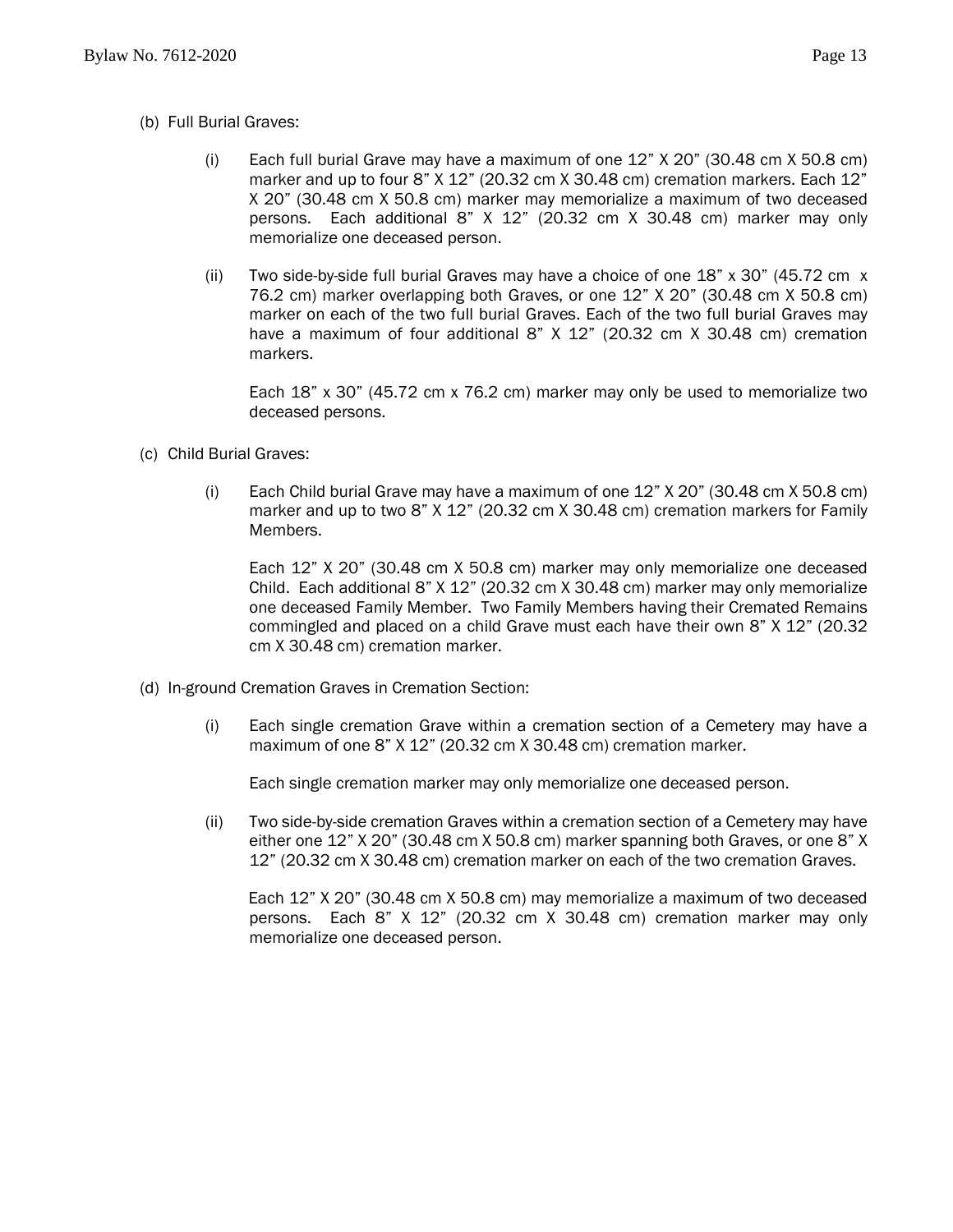- (e) Columbarium (Niche) Wall:
	- (i) Each single Columbarium Niche plate may memorialize a maximum of one deceased person.
	- (ii) Each double Columbarium Niche plate will memorialize two deceased persons maximum.
	- (iii) Each single or double Columbarium Niche plate will be consistent in layout, design and format as established by the City.
- <span id="page-14-0"></span>(f) The Meadows/Rose Garden/Scattering Garden:
	- (i) Individual memorial markers are not permitted in the Rose Garden, The Meadows or the Scattering Garden.
	- (ii) Memorialization to honour deceased who are not interred in the Cemetery may do so by having the name of the deceased person added to the Rose Garden Memorial plaque.

# <span id="page-14-1"></span>12. Memorials – Maple Ridge Cemetery Section 6 Only

All Monuments and markers may be installed provided they conform to the following:

- <span id="page-14-2"></span>(a) General:
	- (i) Upright Monuments or Pillow Top Markers may only be installed on specified plots within Cemetery Section 6 and the size must be in accordance with subsection (b).
	- (ii) Memorialization of Full Burial graves in Cemetery Section 6 which are not designated for Upright Monuments or Pillow Top Markers will comply with Section 11(b).
	- (iii) Each monument or memorial tablet will be installed in a position on the Grave according to that established by the City for memorials on Graves in the Cemetery. Requests for exception based on religious beliefs will be made to the Clerk, which may not be unreasonably denied.
	- (iv) Each bronze memorial tablet will be attached to a concrete base not less than 3 inches (7.5 cm) thick with side surfaces true and perpendicular with the top surface of the attached tablet. A bronze memorial tablet on the Grave of a full adult burial may be smaller than its concrete base provided the concrete base conforms to the size for the Grave as required by subsection (b) (ii) and (iii) below and provided the part of the base extending beyond the tablet does not exceed 2 inches (5.08 cm) wide and has a smooth, slightly bevelled surface to shed water at its outer edges.
	- (v) Each stone memorial tablet will be not less than 2 inches (5 cm) thick and will have its side surfaces true and perpendicular with its top surface.
	- (vi) A monument or memorial marker may be inscribed in a non- English script provided the Clerk has been provided with a written interpretation.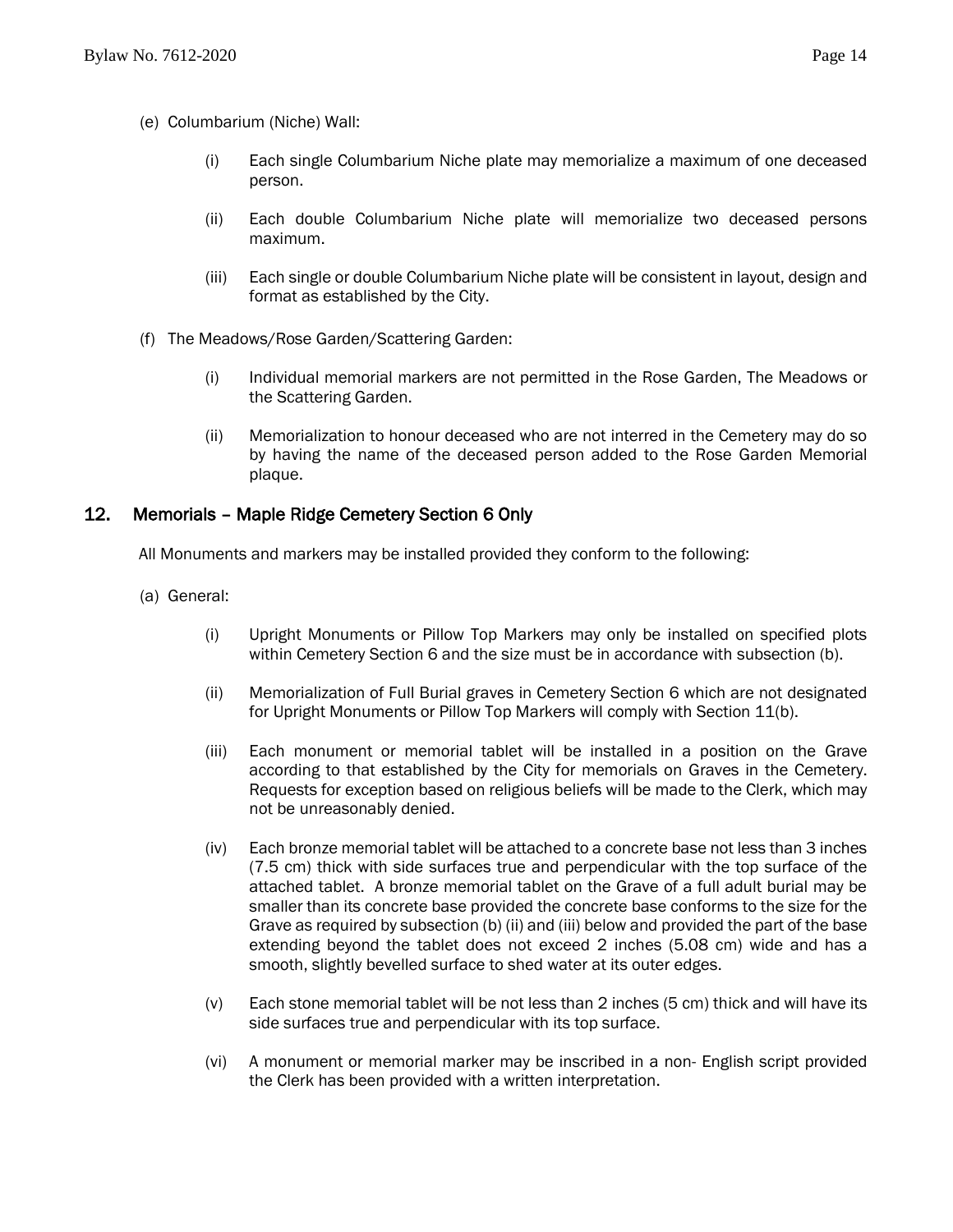- (vii) Individual memorial markers are not permitted in the Scattering Garden or for graves designated for Green Burials.
- <span id="page-15-0"></span>(b) Upright Monuments and Pillow Top Markers:
	- (i) Upright Monuments and Pillow Top Markers may only be installed on cemetery plots which are designated by the City. If an Upright Monument is laid prior to a full burial interment on the plot, it is the next of kin's responsibility to have the Upright Monument removed prior to the full burial interment and then replaced once the full burial is completed. If a Pillow Top Marker is laid prior to a full burial interment on the plot, it is the City's responsibility to have the Pillow Top Marker removed prior to the full burial interment and then replaced once the full burial is completed.

#### 7797-2021

(ii) Each full burial Grave may have a maximum of one Upright Monument or Pillow Top Marker and up to four 8" X 12" (20.32 cm X 30.48 cm) cremation memorial tablets. Each additional 8" X 12" (20.32 cm X 30.48 cm) cremation memorial tablet may only memorialize one deceased person. Each Upright Monument or Pillow Top Marker may memorialize a maximum of two deceased persons.

#### 7797-2021

(iii) Two side-by-side full burial Graves may have a choice of one double Upright Monument or double Pillow Top Marker overlapping both Graves, or one single Upright Monument or single Pillow Top Marker on each of the two full burial Graves. Each double or single Upright Monument or Pillow Top Marker may only be used to memorialize two deceased persons. Each of the two full burial Graves may have a maximum of four additional 8" X 12" (20.32 cm X 30.48 cm) cremation memorial tablets. Each additional 8" X 12" (20.32 cm X 30.48 cm) marker may only memorialize one deceased person.

#### 7797-2021

(iv) Where four full burial Graves are purchased in a square, these four full burial Graves may share one double Upright Monument or two single Upright Monuments with a maximum of two names per Upright Monument inscribed on its front and a maximum of two names per Upright Monument inscribed on its reverse.

#### 7797-2021

(v) All Upright Monuments and Pillow Top Markers must be made of granite. All Upright Monuments must have a granite base and a foundation made of concrete or granite. All Pillow Top Markers must have a granite foundation.

#### 7797-2021

(vi) Pillow Top Markers and foundations, and Upright Monuments bases and foundations are the property of the purchaser, and their care and repair are the responsibility of the purchaser.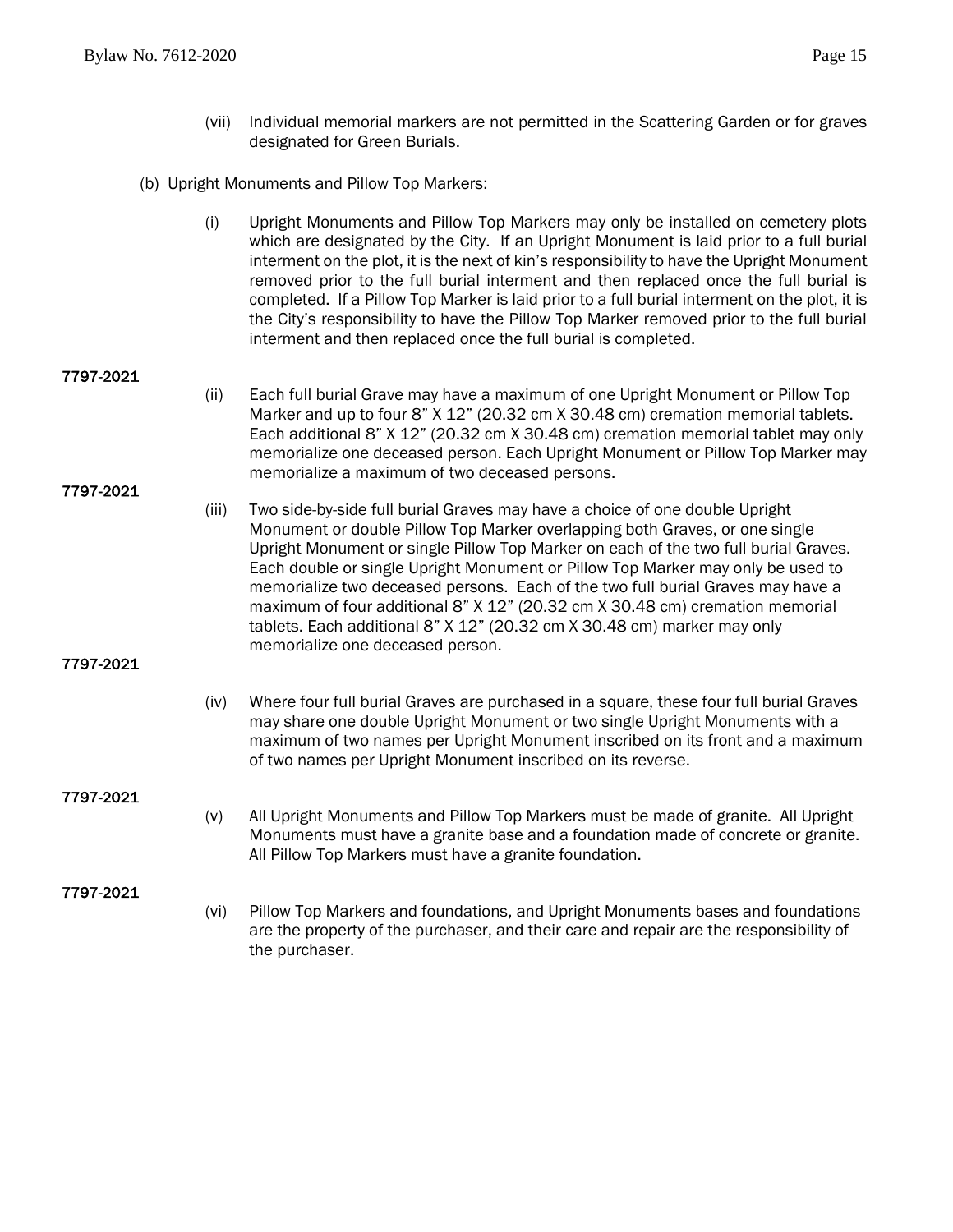# <span id="page-16-0"></span>PART VII – OTHER

#### <span id="page-16-1"></span>13. General

- (a) The Caretaker will remove cut flowers, wreaths and floral offerings placed on Graves and Niches when they become wilted or unsightly or is necessary or expedient for the operation of the Cemetery. Artificial flowers may only be placed in a Cemetery between November 15 and March 15.
- (b) No person will define a grave with a fence, hedge, railing, curbing, or landscaping, and only authorized employees of the City may plant, remove cut down, or destroy any trees, shrubs, plants, flowers, bulbs, or rocks in a Cemetery. Any adornment or landscaping that is considered by the caretaker to be untidy or unsafe will be removed by the Caretaker at his discretion in accordance with Section 13(a) and (b).
- (c) All persons are prohibited from damaging, or defacing any memorial, monument, fence, gate, structure or any other improvements in a Cemetery.
- (d) No person will enter a Cemetery in a vehicle after the gate has been closed, or drive a vehicle in a Cemetery at any time at a speed of more than 15 kilometres an hour. Use of the Cemetery grounds will be subject to the reasonable directions and orders of the Caretaker.
- (e) No person will solicit orders for markers, tablets, memorials, cappings, or similar items within the limits of the Cemetery.
- (f) No person may use a Cemetery for a purpose that is not associated with, or incidental to, the care or interment of human remains or Cremated Remains other than passive recreation activities such as walking, jogging or cycling on pathways.
- (g) All persons and funeral processions in a Cemetery will obey the reasonable instructions of the Caretaker. Any person not behaving with proper decorum within a Cemetery, or disturbing the quiet and good order of a Cemetery, may be evicted from the cemetery by the Caretaker.
- (h) The discharging of firearms, other than in regular volleys at burial services, is prohibited in a Cemetery.
- (i) Without limiting the application of Section 15(a), any person who:
	- (i) wilfully destroys, mutilates, defaces, injures or removes any Grave, Niche. monument, memorial, or other structure placed in a Cemetery, or any fence, railing or other work for the protection or ornament;
	- (ii) wilfully destroys, cuts, breaks or injures any shrub or plant;
	- (iii) plays at any game or sport;
	- (iv) discharges firearms (save at a military funeral);
	- (v) wilfully disturbs or interferes with bereavement rites, burial ceremonies, or persons assembled for the purpose of interring human remains or Cremated Remains;
	- (vi) who commits a nuisance or at any time behaves in an indecent and unseemly manner;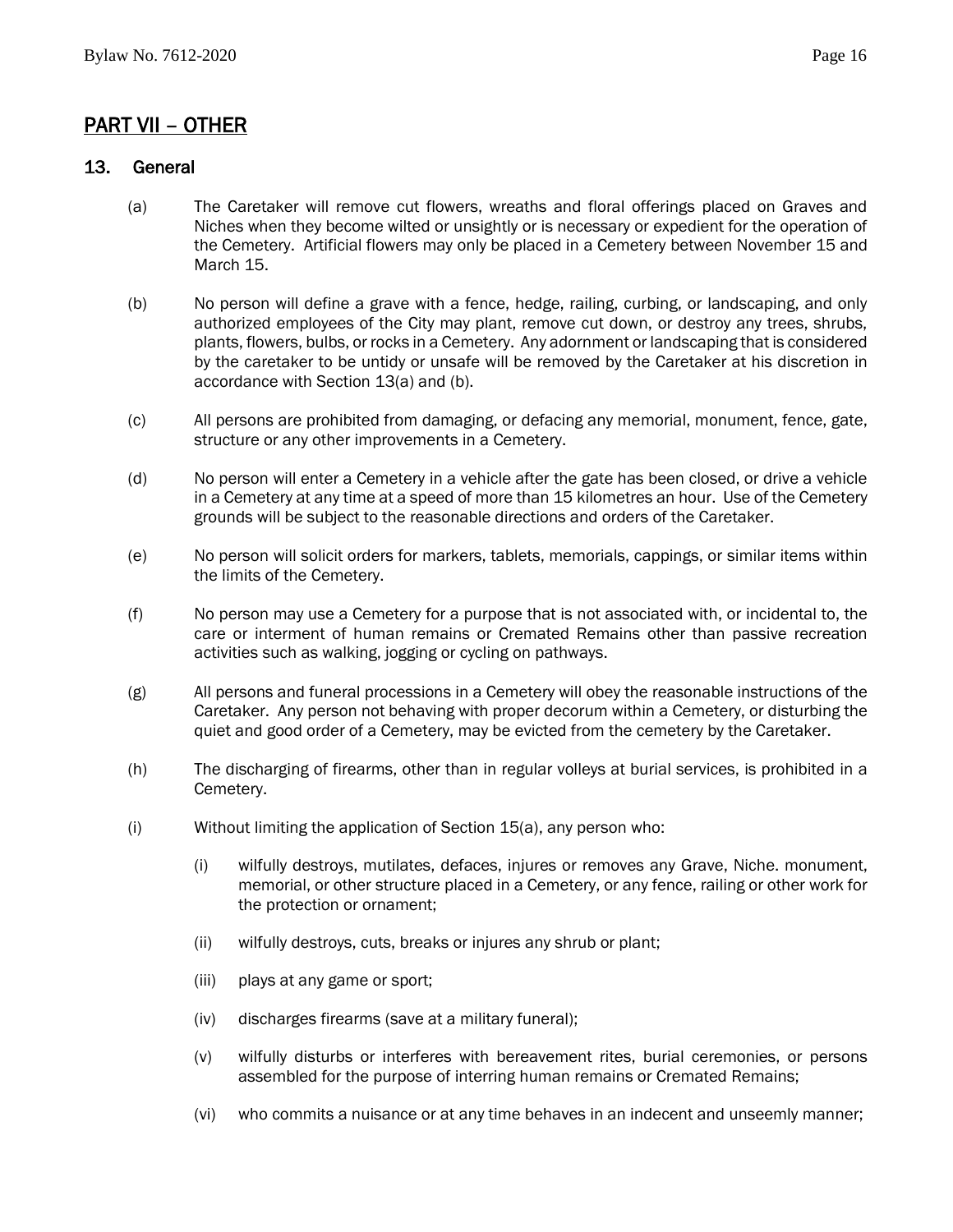- (vii) deposits any rubbish or offensive matter or thing; or
- (viii) in any way violates any Grave, Niche, Lot, memorial or other structure in a Cemetery or commits an offence against this Bylaw.

#### <span id="page-17-0"></span>14. Hours of Operation

The gates of a Cemetery will be open:

- Monday to Friday from 8 a.m. to 4 p.m.
- Weekends and holidays (Spring/Summer) from 8 a.m. to 7 p.m.
- Weekends and holidays (Fall/Winter) from 9 a.m. to 5 p.m.

Pedestrians may access the cemetery daily from 7 a.m. to 8 p.m. No person may be in the cemetery between 8 p.m. and 7 a.m. without special permission of the Caretaker, Clerk or other person authorized by the City to grant such permission.

## <span id="page-17-1"></span>PART VIII – OFFENCE AND PENALTY

#### <span id="page-17-2"></span>15. Offence

- (a) Every person who violates a provision of this Bylaw, or who consents, allows or permits an act or thing to be done in violation of a provision of this Bylaw, or who neglects to be done in violation of a provision of this Bylaw, or who neglects to or refrains from doing anything required to be done by a provision of this Bylaw, is guilty of an offence and is liable, upon summary conviction, to a fine not exceeding \$10,000 and not less than \$2,500, and is guilty of a separate offence each day that a violation continues to exist.
- (b) Every person who commits an offence is liable on summary conviction to a fine or to imprisonment, or to both a fine and imprisonment, not exceeding the maximum allowed by the Offence Act, R.S.B.C. 1996, c.338.
- (c) Notwithstanding anything herein contained, the administration and operation of a Cemetery will be carried out at all times in accordance with the Cremation, Interment and Funeral Services Act and regulations made thereunder.

\_\_\_\_\_\_\_\_\_\_\_\_\_\_\_\_\_\_\_\_\_\_\_\_\_\_\_\_\_\_\_ \_\_\_\_\_\_\_\_\_\_\_\_\_\_\_\_\_\_\_\_\_\_\_\_\_\_\_\_\_\_\_

This Bylaw is made by the Council of the City acting as the Board of Trustees of the Cemeteries:

READ a first time the 11<sup>th</sup> day of February, 2020.

READ a second time the 11<sup>th</sup> day of February, 2020.

READ a third time the 11<sup>th</sup> day of February, 2020.

ADOPTED, the 25th day of February, 2020.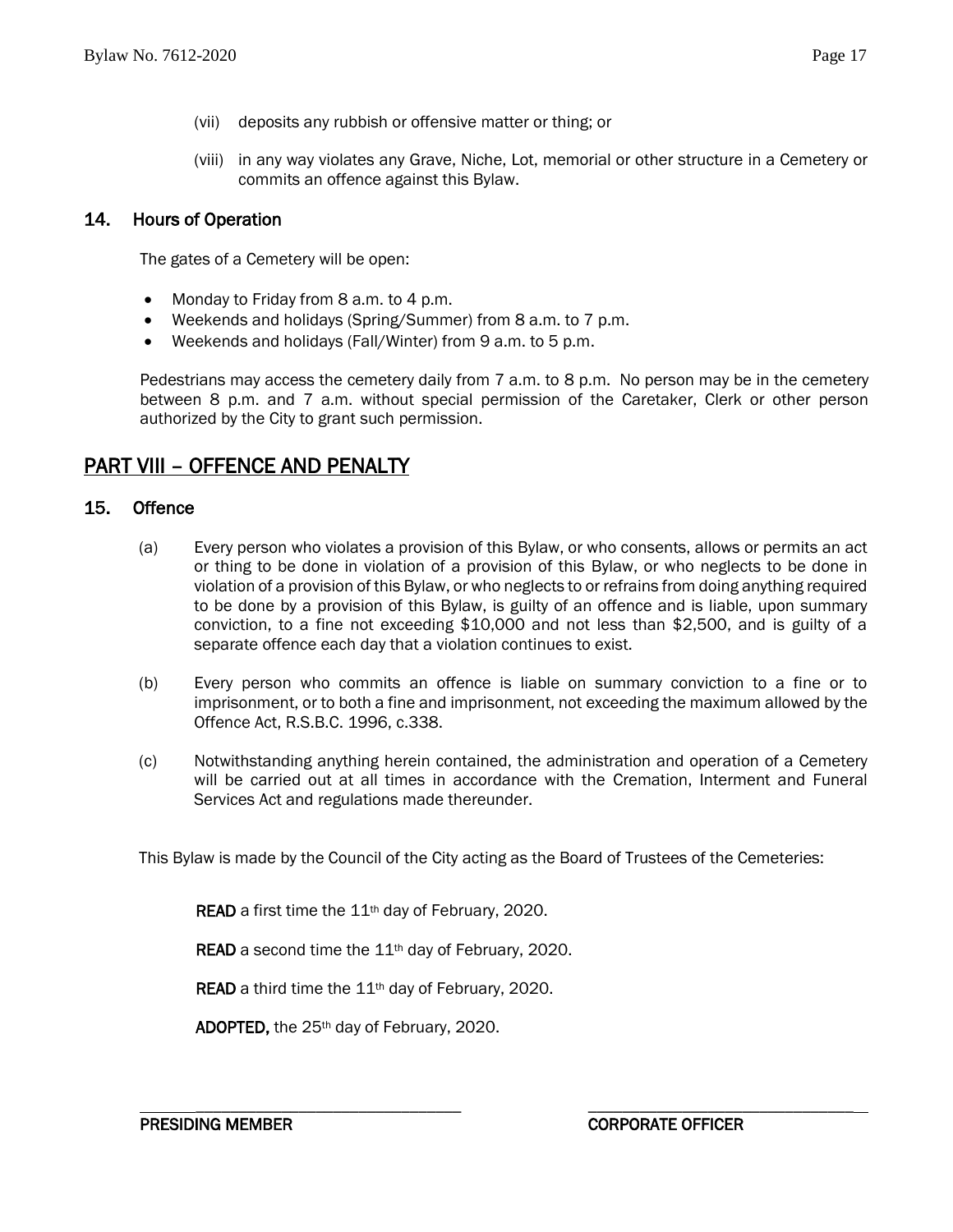<span id="page-18-0"></span>

| <b>Residents:</b>                                                                                                                                                                                     |                                                                                       |                                                                                                       |                                                                                              |                                                                                          |                                                                                                                                          |                                                                                  |
|-------------------------------------------------------------------------------------------------------------------------------------------------------------------------------------------------------|---------------------------------------------------------------------------------------|-------------------------------------------------------------------------------------------------------|----------------------------------------------------------------------------------------------|------------------------------------------------------------------------------------------|------------------------------------------------------------------------------------------------------------------------------------------|----------------------------------------------------------------------------------|
| <b>Description</b>                                                                                                                                                                                    | Grave/Niche + Care Fund =                                                             |                                                                                                       | Subtotal<br>$\ddot{}$                                                                        | Burial Fee +                                                                             | Liner<br>$=$                                                                                                                             | Total                                                                            |
| <b>Full Burial</b><br><b>Green Burial</b><br><b>Child Burial</b><br>Inground Cremation<br>Single Niche<br>Double Niche<br>The Meadows<br><b>Scattering Garden</b><br>* Per open/close of double niche | \$3349<br>\$3349<br>\$1831<br>788<br>\$<br>\$2187<br>\$3645<br>525<br>\$<br>169<br>\$ | 1116<br>\$<br>\$<br>1116<br>\$<br>611<br>\$<br>263<br>\$<br>244<br>\$<br>406<br>\$<br>175<br>\$<br>56 | \$4465<br>\$4465<br>\$2442<br>\$1051<br>\$2431<br>\$4051<br>$*$ \$<br>700<br>\$<br>225<br>\$ | \$1251<br>\$1251<br>964<br>\$<br>461<br>\$<br>\$<br>265<br>265<br>\$<br>414<br>\$<br>200 | \$351<br>\$<br>0<br>\$<br>0<br>\$<br>65<br>\$<br>$\mathsf{O}\xspace$<br>\$<br>$\mathbf 0$<br>\$<br>$\mathsf{O}\xspace$<br>\$<br>$\Omega$ | \$6067<br>\$5716<br>\$3406<br>\$1577<br>\$2696<br>\$4316<br>\$1114<br>425<br>\$. |
| Non-Residents:                                                                                                                                                                                        |                                                                                       |                                                                                                       |                                                                                              |                                                                                          |                                                                                                                                          |                                                                                  |
| Description                                                                                                                                                                                           | Grave/Niche + Care Fund =                                                             |                                                                                                       | Subtotal +                                                                                   | Burial Fee +                                                                             | Liner<br>=                                                                                                                               | Total                                                                            |
| <b>Full Burial</b><br><b>Green Burial</b><br><b>Child Burial</b><br>Inground Cremation<br>Single Niche<br>Double Niche<br>The Meadows<br><b>Scattering Garden</b><br>* Per open/close of double niche | \$5023<br>\$5023<br>\$2746<br>\$1183<br>\$3282<br>\$5468<br>787<br>\$<br>\$<br>253    | \$1675<br>\$<br>1675<br>\$<br>917<br>394<br>\$<br>\$<br>365<br>\$<br>608<br>\$<br>263<br>\$<br>85     | \$6698<br>\$6698<br>\$3663<br>\$1577<br>\$3647<br>\$6076<br>*\$<br>\$1050<br>338<br>\$       | \$1251<br>\$1251<br>\$<br>964<br>\$<br>461<br>\$<br>265<br>265<br>\$<br>414<br>\$<br>200 | \$351<br>\$<br>0<br>\$<br>$\mathbf 0$<br>\$<br>65<br>\$<br>0<br>\$<br>0<br>\$<br>0<br>\$<br>0                                            | \$8300<br>\$7949<br>\$4627<br>\$2103<br>\$3912<br>\$6340<br>\$1464<br>538<br>\$  |
| <b>Memorials:</b> (Includes Perpetual Care)                                                                                                                                                           |                                                                                       |                                                                                                       |                                                                                              |                                                                                          |                                                                                                                                          |                                                                                  |
| Monument/Marker<br><b>Installation Fee:</b>                                                                                                                                                           | Full Burial/<br><b>Child</b>                                                          | Side-by-side<br><b>Full Burial</b>                                                                    | Single<br>Cremation                                                                          | Side-by-Side<br>Cremation                                                                | Single/Double<br>Niche *                                                                                                                 | Plaque                                                                           |
| * Per deceased person                                                                                                                                                                                 | \$<br>294                                                                             | 352<br>\$                                                                                             | 294<br>\$                                                                                    | 294<br>\$                                                                                | \$<br>318                                                                                                                                | 225<br>\$                                                                        |
| Additional Burial/Interment Fees: (Listed fees are "per service call per family")                                                                                                                     |                                                                                       |                                                                                                       |                                                                                              |                                                                                          |                                                                                                                                          |                                                                                  |
|                                                                                                                                                                                                       | <b>Full Burial</b>                                                                    | Child                                                                                                 | Cremation                                                                                    | <b>Meadows</b>                                                                           | <b>Niche</b>                                                                                                                             |                                                                                  |
| Weekdays<br>3-4:30 p.m.<br>Saturdays &<br><b>Sundays</b>                                                                                                                                              | \$324<br>\$ 689                                                                       | 324<br>\$<br>\$371                                                                                    | 90<br>\$<br>\$318                                                                            | \$<br>90<br>\$318                                                                        | 90<br>\$<br>\$318                                                                                                                        |                                                                                  |
| Other: (Fees for exhumation of Commingled Remains the same as single set of cremated remains)                                                                                                         |                                                                                       |                                                                                                       |                                                                                              |                                                                                          |                                                                                                                                          |                                                                                  |
| Exhumation/                                                                                                                                                                                           | <b>Full Burial</b>                                                                    | Child                                                                                                 | Inground                                                                                     | Single                                                                                   | <b>Double</b>                                                                                                                            |                                                                                  |
| <b>Disinterment</b>                                                                                                                                                                                   | \$2502                                                                                | \$1928                                                                                                | Cremation<br>\$922                                                                           | <b>Niche</b><br>\$318                                                                    | <b>Niche</b><br>\$424                                                                                                                    |                                                                                  |
| Transfer of Right of Interment Fee:                                                                                                                                                                   |                                                                                       | \$104 per Grave or Niche                                                                              |                                                                                              |                                                                                          |                                                                                                                                          |                                                                                  |

### Schedule "A" January 1, 2020 to December 31, 2020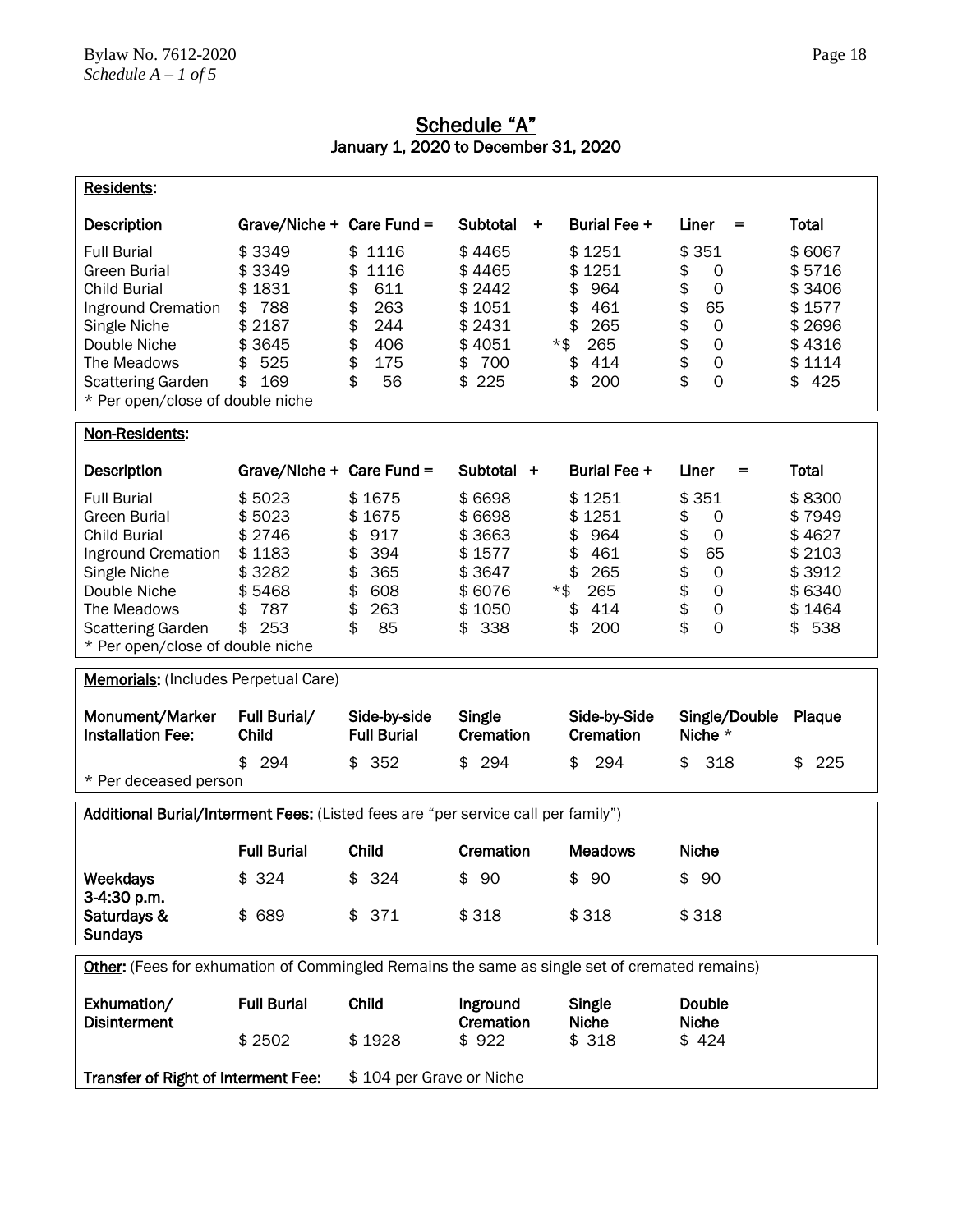| Residents:                                                                                                                                                                                            |                                                                                       |                                                                                                       |                                                                                              |                                                                                          |                                                                                                                                                      |                                                                                  |
|-------------------------------------------------------------------------------------------------------------------------------------------------------------------------------------------------------|---------------------------------------------------------------------------------------|-------------------------------------------------------------------------------------------------------|----------------------------------------------------------------------------------------------|------------------------------------------------------------------------------------------|------------------------------------------------------------------------------------------------------------------------------------------------------|----------------------------------------------------------------------------------|
| Description                                                                                                                                                                                           | Grave/Niche + Care Fund =                                                             |                                                                                                       | Subtotal<br>۰,                                                                               | Burial Fee +                                                                             | Liner<br>=                                                                                                                                           | Total                                                                            |
| <b>Full Burial</b><br><b>Green Burial</b><br><b>Child Burial</b><br>Inground Cremation<br>Single Niche<br>Double Niche<br>The Meadows<br><b>Scattering Garden</b><br>* Per open/close of double niche | \$3415<br>\$3415<br>\$1868<br>804<br>\$<br>\$2232<br>\$3719<br>535<br>\$<br>\$<br>172 | 1139<br>\$<br>1139<br>\$<br>\$<br>623<br>\$<br>268<br>\$<br>248<br>\$<br>413<br>\$<br>179<br>\$<br>58 | \$4554<br>\$4554<br>\$2491<br>\$1072<br>\$2480<br>\$4132<br>$*$ \$<br>714<br>\$<br>\$<br>230 | \$1276<br>\$1276<br>983<br>\$<br>\$<br>470<br>\$<br>270<br>270<br>422<br>\$<br>204<br>\$ | 358<br>\$<br>\$<br>0<br>\$<br>$\mathbf 0$<br>\$<br>66<br>\$<br>$\mathsf{O}\xspace$<br>\$<br>$\mathbf 0$<br>\$<br>$\mathbf 0$<br>\$<br>$\overline{O}$ | \$6188<br>\$5830<br>\$3474<br>\$1608<br>\$2750<br>\$4402<br>\$1136<br>434<br>\$  |
| Non-Residents:                                                                                                                                                                                        |                                                                                       |                                                                                                       |                                                                                              |                                                                                          |                                                                                                                                                      |                                                                                  |
| <b>Description</b>                                                                                                                                                                                    | Grave/Niche + Care Fund =                                                             |                                                                                                       | Subtotal +                                                                                   | Burial Fee +                                                                             | Liner<br>=                                                                                                                                           | Total                                                                            |
| <b>Full Burial</b><br><b>Green Burial</b><br><b>Child Burial</b><br>Inground Cremation<br>Single Niche<br>Double Niche<br>The Meadows<br><b>Scattering Garden</b><br>* Per open/close of double niche | \$5123<br>\$5123<br>\$2803<br>\$1206<br>\$3348<br>\$5578<br>803<br>\$<br>259<br>\$    | \$1708<br>\$<br>1708<br>934<br>\$<br>\$<br>402<br>\$<br>372<br>\$<br>620<br>\$<br>268<br>\$<br>86     | \$6831<br>\$6831<br>\$3737<br>\$1608<br>\$3720<br>\$6198<br>*\$<br>\$1071<br>\$<br>345       | \$1276<br>\$1276<br>983<br>\$<br>470<br>\$<br>\$<br>270<br>270<br>422<br>\$<br>204<br>\$ | 358<br>\$<br>\$<br>0<br>\$<br>$\mathbf 0$<br>\$<br>66<br>\$<br>$\mathsf{O}\xspace$<br>\$<br>$\mathbf 0$<br>\$<br>$\mathsf{O}\xspace$<br>\$<br>0      | \$8465<br>\$8107<br>\$4720<br>\$2144<br>\$3990<br>\$6468<br>\$1493<br>549<br>\$. |
| <b>Memorials:</b> (Includes Perpetual Care)                                                                                                                                                           |                                                                                       |                                                                                                       |                                                                                              |                                                                                          |                                                                                                                                                      |                                                                                  |
| Monument/Marker<br><b>Installation Fee:</b>                                                                                                                                                           | Full Burial/<br>Child                                                                 | Side-by-side<br><b>Full Burial</b>                                                                    | Single<br>Cremation                                                                          | Side-by-Side<br>Cremation                                                                | Single/Double<br>Niche *                                                                                                                             | Plaque                                                                           |
| * Per deceased person                                                                                                                                                                                 | \$<br>300                                                                             | 359<br>\$                                                                                             | 300<br>\$                                                                                    | 300<br>\$                                                                                | 324<br>\$                                                                                                                                            | 230<br>\$                                                                        |
| Additional Burial/Interment Fees: (Listed fees are "per service call per family")                                                                                                                     |                                                                                       |                                                                                                       |                                                                                              |                                                                                          |                                                                                                                                                      |                                                                                  |
|                                                                                                                                                                                                       | <b>Full Burial</b>                                                                    | Child                                                                                                 | Cremation                                                                                    | <b>Meadows</b>                                                                           | <b>Niche</b>                                                                                                                                         |                                                                                  |
| Weekdays<br>3-4:30 p.m.                                                                                                                                                                               | \$ 330                                                                                | \$330                                                                                                 | 92<br>\$                                                                                     | \$92                                                                                     | \$92                                                                                                                                                 |                                                                                  |
| Saturdays &<br><b>Sundays</b>                                                                                                                                                                         | \$703                                                                                 | \$378                                                                                                 | \$324                                                                                        | \$324                                                                                    | \$324                                                                                                                                                |                                                                                  |
| Other: (Fees for exhumation of Commingled Remains the same as single set of cremated remains)                                                                                                         |                                                                                       |                                                                                                       |                                                                                              |                                                                                          |                                                                                                                                                      |                                                                                  |
| Exhumation/<br><b>Disinterment</b>                                                                                                                                                                    | <b>Full Burial</b>                                                                    | Child                                                                                                 | Inground<br>Cremation                                                                        | Single<br><b>Niche</b>                                                                   | Double<br><b>Niche</b>                                                                                                                               |                                                                                  |
| Transfer of Right of Interment Fee:                                                                                                                                                                   | \$2552                                                                                | \$1966<br>\$106 per Grave or Niche                                                                    | \$940                                                                                        | \$324                                                                                    | \$432                                                                                                                                                |                                                                                  |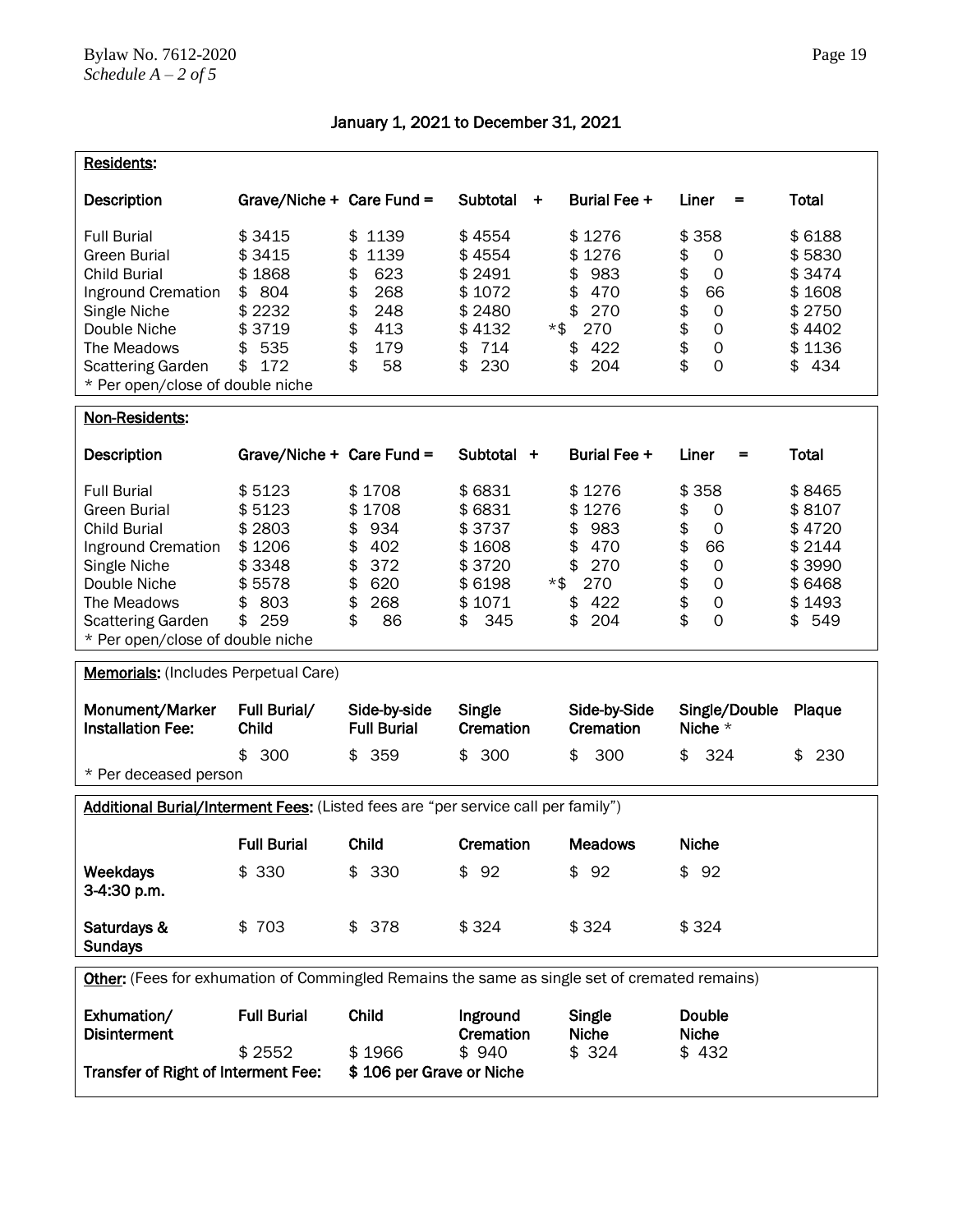| <b>Residents:</b>                                                                                                                                                                              |                                                                                       |                                                                                                       |                                                                                           |                                                                                              |                                                                                                                                            |                                                                                  |  |
|------------------------------------------------------------------------------------------------------------------------------------------------------------------------------------------------|---------------------------------------------------------------------------------------|-------------------------------------------------------------------------------------------------------|-------------------------------------------------------------------------------------------|----------------------------------------------------------------------------------------------|--------------------------------------------------------------------------------------------------------------------------------------------|----------------------------------------------------------------------------------|--|
| <b>Description</b>                                                                                                                                                                             | Grave/Niche + Care Fund =                                                             |                                                                                                       | Subtotal<br>$\ddot{}$                                                                     | Burial Fee +                                                                                 | Liner<br>=                                                                                                                                 | Total                                                                            |  |
| <b>Full Burial</b><br>Green Burial<br><b>Child Burial</b><br>Inground Cremation<br>Single Niche<br>Double Niche<br>The Meadows<br><b>Scattering Garden</b><br>* Per open/close of double niche | \$3484<br>\$3484<br>\$1906<br>820<br>\$<br>\$2277<br>\$3793<br>\$<br>546<br>176<br>\$ | 1161<br>\$<br>\$<br>1161<br>\$<br>635<br>\$<br>273<br>\$<br>253<br>\$<br>422<br>\$<br>182<br>\$<br>59 | \$4645<br>\$4645<br>\$2541<br>\$1093<br>\$2530<br>\$4215<br>728<br>\$<br>\$<br>235        | \$1302<br>\$1302<br>\$1003<br>479<br>\$<br>\$<br>275<br>*\$<br>275<br>\$<br>430<br>208<br>\$ | 365<br>\$<br>\$<br>0<br>\$<br>0<br>\$<br>67<br>\$<br>$\mathsf{O}\xspace$<br>\$<br>$\mathbf 0$<br>\$<br>$\mathbf 0$<br>\$<br>$\overline{O}$ | \$6312<br>\$5947<br>\$3544<br>\$1639<br>\$2805<br>\$4490<br>\$1158<br>443<br>\$. |  |
| Non-Residents:                                                                                                                                                                                 |                                                                                       |                                                                                                       |                                                                                           |                                                                                              |                                                                                                                                            |                                                                                  |  |
| Description                                                                                                                                                                                    | Grave/Niche + Care Fund =                                                             |                                                                                                       | Subtotal +                                                                                | Burial Fee +                                                                                 | Liner<br>=                                                                                                                                 | Total                                                                            |  |
| <b>Full Burial</b><br>Green Burial<br><b>Child Burial</b><br>Inground Cremation<br>Single Niche<br>Double Niche<br>The Meadows<br><b>Scattering Garden</b><br>* Per open/close of double niche | \$5226<br>\$5226<br>\$2859<br>\$1230<br>\$3416<br>\$5691<br>819<br>\$<br>265<br>\$    | \$1742<br>\$1742<br>953<br>\$<br>\$<br>410<br>\$<br>379<br>\$<br>632<br>\$<br>273<br>\$<br>88         | \$6968<br>\$6968<br>\$3812<br>\$1640<br>\$3795<br>\$6323<br>$*$ \$<br>\$1092<br>353<br>\$ | \$1302<br>\$1302<br>\$1003<br>479<br>\$<br>\$<br>275<br>275<br>\$<br>430<br>\$<br>208        | \$365<br>\$<br>0<br>\$<br>0<br>\$<br>67<br>\$<br>$\mathsf{O}\xspace$<br>\$<br>$\mathbf 0$<br>\$<br>$\mathsf O$<br>\$<br>$\overline{0}$     | \$8635<br>\$8270<br>\$4815<br>\$2186<br>\$4070<br>\$6597<br>\$1522<br>561<br>\$  |  |
| <b>Memorials:</b> (Includes Perpetual Care)                                                                                                                                                    |                                                                                       |                                                                                                       |                                                                                           |                                                                                              |                                                                                                                                            |                                                                                  |  |
| Monument/Marker<br><b>Installation Fee:</b>                                                                                                                                                    | Full Burial/<br>Child<br>\$<br>306                                                    | Side-by-side<br><b>Full Burial</b><br>\$<br>366                                                       | Single<br>Cremation<br>306<br>\$                                                          | Side-by-Side<br><b>Cremation</b><br>\$<br>306                                                | Single/Double<br>Niche $*$<br>\$<br>330                                                                                                    | Plaque<br>235<br>\$                                                              |  |
| * Per deceased person                                                                                                                                                                          |                                                                                       |                                                                                                       |                                                                                           |                                                                                              |                                                                                                                                            |                                                                                  |  |
| Additional Burial/Interment Fees: (Listed fees are "per service call per family")                                                                                                              |                                                                                       |                                                                                                       |                                                                                           |                                                                                              |                                                                                                                                            |                                                                                  |  |
|                                                                                                                                                                                                | <b>Full Burial</b>                                                                    | Child                                                                                                 | Cremation                                                                                 | <b>Meadows</b>                                                                               | <b>Niche</b>                                                                                                                               |                                                                                  |  |
| <b>Weekdays</b><br>3-4:30 p.m.                                                                                                                                                                 | \$337                                                                                 | 337<br>\$                                                                                             | \$94                                                                                      | \$94                                                                                         | \$94                                                                                                                                       |                                                                                  |  |
| Saturdays &<br><b>Sundays</b>                                                                                                                                                                  | \$717                                                                                 | 386<br>\$                                                                                             | \$330                                                                                     | \$330                                                                                        | \$330                                                                                                                                      |                                                                                  |  |
| Other: (Fees for exhumation of Commingled Remains the same as single set of cremated remains)                                                                                                  |                                                                                       |                                                                                                       |                                                                                           |                                                                                              |                                                                                                                                            |                                                                                  |  |
| Exhumation/<br><b>Disinterment</b>                                                                                                                                                             | <b>Full Burial</b>                                                                    | Child                                                                                                 | Inground<br>Cremation                                                                     | Single<br><b>Niche</b>                                                                       | <b>Double</b><br><b>Niche</b>                                                                                                              |                                                                                  |  |
|                                                                                                                                                                                                | \$2604                                                                                | \$2006                                                                                                | \$958                                                                                     | \$330                                                                                        | \$441                                                                                                                                      |                                                                                  |  |
| Transfer of Right of Interment Fee:                                                                                                                                                            |                                                                                       | \$108 per Grave or Niche                                                                              |                                                                                           |                                                                                              |                                                                                                                                            |                                                                                  |  |

January 1, 2022 to December 31, 2022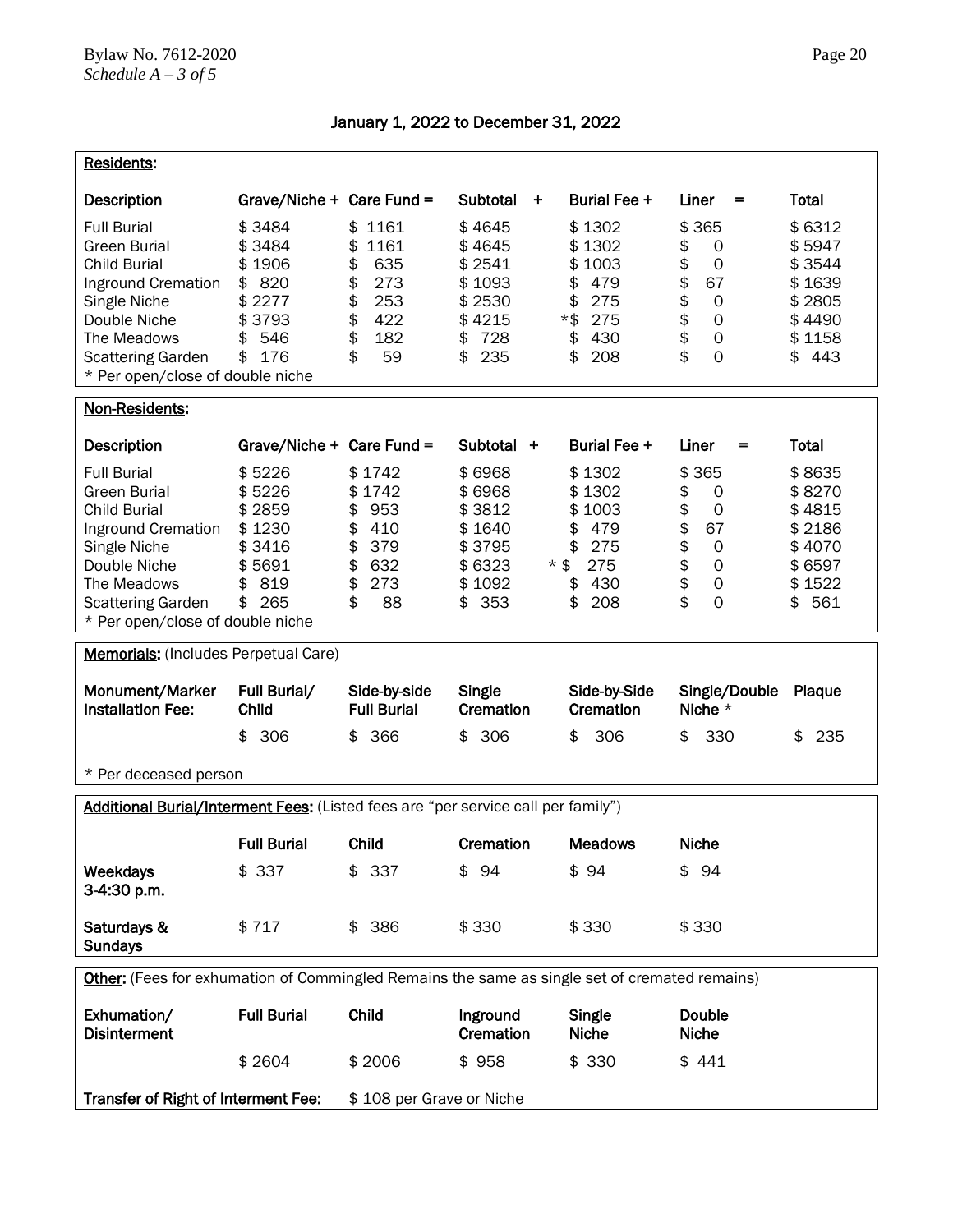| <b>Residents:</b>                                                                                                                                                                                                    |                                                                                                                    |                                                                                                       |                                                                                                             |                                                                                                             |                                                                                                                                                                  |                                                                                          |
|----------------------------------------------------------------------------------------------------------------------------------------------------------------------------------------------------------------------|--------------------------------------------------------------------------------------------------------------------|-------------------------------------------------------------------------------------------------------|-------------------------------------------------------------------------------------------------------------|-------------------------------------------------------------------------------------------------------------|------------------------------------------------------------------------------------------------------------------------------------------------------------------|------------------------------------------------------------------------------------------|
|                                                                                                                                                                                                                      |                                                                                                                    |                                                                                                       |                                                                                                             |                                                                                                             |                                                                                                                                                                  |                                                                                          |
| Description<br><b>Full Burial</b><br><b>Green Burial</b><br><b>Child Burial</b><br>Inground Cremation<br>Single Niche<br>Double Niche<br>The Meadows<br><b>Scattering Garden</b><br>* Per open/close of double niche | Grave/Niche + Care Fund =<br>\$3553<br>\$3553<br>\$1944<br>836<br>\$<br>\$2323<br>\$3869<br>557<br>\$<br>\$<br>180 | 1185<br>\$<br>1185<br>\$<br>\$<br>648<br>\$<br>279<br>\$<br>258<br>\$<br>430<br>\$<br>186<br>\$<br>60 | Subtotal<br>۰,<br>\$4738<br>\$4738<br>\$2592<br>\$1115<br>\$2581<br>\$4299<br>*\$<br>743<br>\$<br>\$<br>240 | Burial Fee +<br>\$1328<br>\$1328<br>1023<br>\$<br>489<br>\$<br>281<br>\$<br>281<br>439<br>\$<br>212<br>\$   | Liner<br>=<br>\$372<br>\$<br>0<br>\$<br>$\mathbf 0$<br>\$<br>68<br>\$<br>$\mathsf{O}\xspace$<br>\$<br>$\mathbf 0$<br>\$<br>$\mathbf 0$<br>\$<br>$\overline{O}$   | Total<br>\$6438<br>\$6066<br>\$3615<br>\$1672<br>\$2862<br>\$4580<br>\$1182<br>452<br>\$ |
| Non-Residents:                                                                                                                                                                                                       |                                                                                                                    |                                                                                                       |                                                                                                             |                                                                                                             |                                                                                                                                                                  |                                                                                          |
| Description                                                                                                                                                                                                          | Grave/Niche + Care Fund =                                                                                          |                                                                                                       | Subtotal +                                                                                                  | Burial Fee +                                                                                                | Liner<br>=                                                                                                                                                       | Total                                                                                    |
| <b>Full Burial</b><br>Green Burial<br><b>Child Burial</b><br>Inground Cremation<br>Single Niche<br>Double Niche<br>The Meadows<br><b>Scattering Garden</b><br>* Per open/close of double niche                       | \$5330<br>\$5330<br>\$2916<br>\$1255<br>\$3484<br>\$5804<br>835<br>\$<br>270<br>\$                                 | \$1777<br>\$1777<br>\$<br>972<br>418<br>\$<br>\$<br>387<br>\$<br>645<br>\$<br>279<br>\$<br>90         | \$7107<br>\$7107<br>\$3888<br>\$1673<br>\$3871<br>\$6449<br>\$1114<br>360<br>\$                             | 1328<br>\$<br>1328<br>\$<br>1023<br>\$<br>\$<br>489<br>\$<br>281<br>281<br>$*$ \$<br>\$<br>439<br>\$<br>212 | \$372<br>\$<br>0<br>\$<br>$\mathbf 0$<br>\$<br>68<br>\$<br>$\mathsf{O}\xspace$<br>\$<br>$\mathsf{O}\xspace$<br>\$<br>$\mathsf{O}\xspace$<br>\$<br>$\overline{O}$ | \$8807<br>\$8435<br>\$4911<br>\$2230<br>\$4152<br>\$6730<br>\$1553<br>\$<br>572          |
| <b>Memorials:</b> (Includes Perpetual Care)                                                                                                                                                                          |                                                                                                                    |                                                                                                       |                                                                                                             |                                                                                                             |                                                                                                                                                                  |                                                                                          |
| Monument/Marker<br><b>Installation Fee:</b>                                                                                                                                                                          | Full Burial/<br>Child<br>312<br>\$                                                                                 | Side-by-side<br><b>Full Burial</b><br>\$<br>373                                                       | Single<br>Cremation<br>312<br>\$                                                                            | Side-by-Side<br><b>Cremation</b><br>312<br>\$                                                               | Single/Double<br>Niche $*$<br>337<br>\$                                                                                                                          | Plaque<br>240<br>\$                                                                      |
| * Per deceased person                                                                                                                                                                                                |                                                                                                                    |                                                                                                       |                                                                                                             |                                                                                                             |                                                                                                                                                                  |                                                                                          |
| Additional Burial/Interment Fees: (Listed fees are "per service call per family")                                                                                                                                    |                                                                                                                    |                                                                                                       |                                                                                                             |                                                                                                             |                                                                                                                                                                  |                                                                                          |
| <b>Weekdays</b><br>3-4:30 p.m.                                                                                                                                                                                       | <b>Full Burial</b><br>\$344                                                                                        | Child<br>\$<br>344                                                                                    | Cremation<br>\$96                                                                                           | <b>Meadows</b><br>\$96                                                                                      | <b>Niche</b><br>\$96                                                                                                                                             |                                                                                          |
| Saturdays &<br><b>Sundays</b>                                                                                                                                                                                        | \$731                                                                                                              | 394<br>\$                                                                                             | \$337                                                                                                       | \$337                                                                                                       | \$337                                                                                                                                                            |                                                                                          |
| Other: (Fees for exhumation of Commingled Remains the same as single set of cremated remains)                                                                                                                        |                                                                                                                    |                                                                                                       |                                                                                                             |                                                                                                             |                                                                                                                                                                  |                                                                                          |
| Exhumation/<br><b>Disinterment</b>                                                                                                                                                                                   | <b>Full Burial</b>                                                                                                 | Child                                                                                                 | Inground<br>Cremation                                                                                       | Single<br><b>Niche</b>                                                                                      | <b>Double</b><br><b>Niche</b>                                                                                                                                    |                                                                                          |
|                                                                                                                                                                                                                      | \$2656                                                                                                             | \$2046                                                                                                | \$978                                                                                                       | \$337                                                                                                       | \$450                                                                                                                                                            |                                                                                          |
| Transfer of Right of Interment Fee:                                                                                                                                                                                  |                                                                                                                    | \$110 per Grave or Niche                                                                              |                                                                                                             |                                                                                                             |                                                                                                                                                                  |                                                                                          |

January 1, 2023 to December 31, 2023